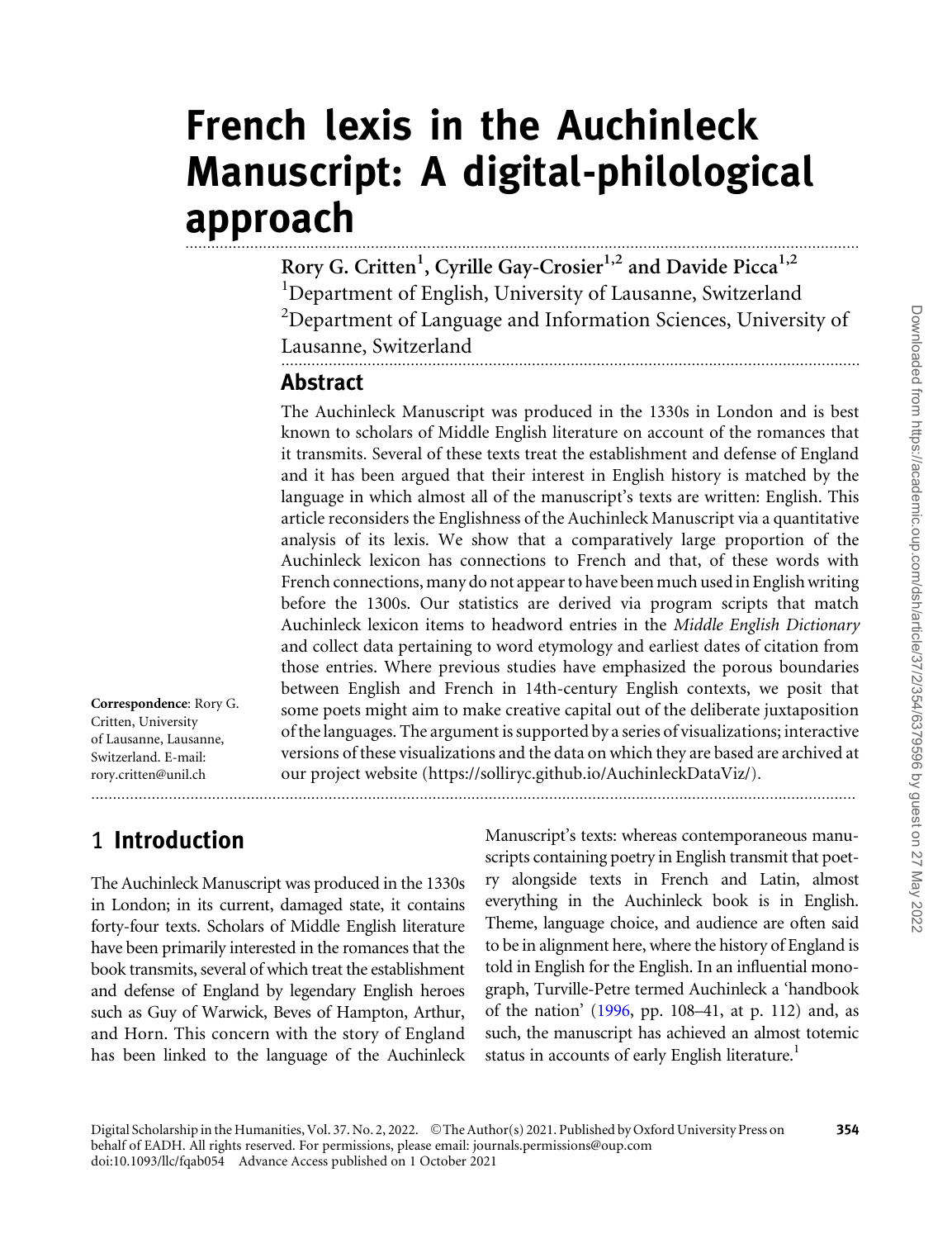This article reconsiders the second of the two claims that are typically made for the Auchinleck Manuscript. While it is undeniable that many of the book's texts take England as their locus, what do we mean when we say that these works are written in English? The 14th century marks a period of rapid change in the history of the language. In particular, it is in these years that so many French words that are now thoroughly naturalized make their first appearance in written English.<sup>2</sup> Much of this in-coming lexis will already have been current in England because French was widely used as a second vernacular by the literate there throughout the later Middle Ages. When French words make their first appearances in English texts, their effect on readers and audiences does not bear straightforward comparison with the jarring that still accompanies the introduction into a Present Day English sentence of phrases such as joie de vivre, raison d'être, or bœuf bourguignon (so [Rothwell,](#page-18-0) [1979,](#page-18-0) [1980–81,](#page-18-0) [1991;](#page-18-0) [Trotter, 1996](#page-19-0), [2003b,](#page-19-0) [2010\)](#page-19-0).

And yet the 14th century also sees clearer distinctions being drawn between English and French in the course of the prolonged period of conflict between England and France that we now call the Hundred Years War (1337–1453). These hostilities could express themselves in a desire for conflation as well as differentiation. The war proper began, arguably, with Edward III's formal claim to the French throne in 1340; if he has had his way, France would have become a part of England, not an inalienably distinct adversary lying across the sea. $3$  But the conflict also sees a process whereby the populations and lands of England and France begin to separate out from each other. The status of French in this geopolitical context is especially labile. In the later Middle Ages, French is a language that divides as well as unites speakers inhabiting the territories on either side of the English Channel.<sup>4</sup>

Our primary aim in this article is to nuance accounts of the Auchinleck Manuscript's nationalist commitments via a quantitative analysis of the debts to French that the book's lexis owes. In so proceeding, we take advantage of two trail-blazing digital humanities projects produced by medievalists: the online facsimile edition of the Auchinleck Manuscript by Burnley and Wiggins published in 2003 [\(https://](https://auchinleck.nls.uk) [auchinleck.nls.uk\)](https://auchinleck.nls.uk), and the Middle English Dictionary (MED), whose compilation began in 1925 and which in 2018 was provided with the new online interface

that has allowed us to gather the statistics that we present below [\(https://quod.lib.umich.edu/m/mid](https://quod.lib.umich.edu/m/middle-english-dictionary/) [dle-english-dictionary/](https://quod.lib.umich.edu/m/middle-english-dictionary/)). These statistics use data from the MED to explore how many of the Auchinleck Manuscript's words have French connections and the extent to which these words are likely to have been naturalized by the time of the book's inscription: we are especially keen to reconsider how the Auchinleck Manuscript's French lexis might have been perceived by the book's first users. Our results are given in extracted form. All of the datasets and visualizations that we reference can be consulted at the project website accompanying this article [\(https://solliryc.github.io/AuchinleckDataViz/](https://solliryc.github.io/AuchinleckDataViz/)).5

We start by describing the programming scripts that we wrote in order to match the words used in the Auchinleck Manuscript to the MED headword entries from which we extracted our data.

## 2 Matching Auchinleck Manuscript words to MED headword entries

Working with the XML files of Burnley and Wiggins's website that are archived at the Oxford Text Archive at the Bodleian Library in Oxford [\(https://ota.bodleian.](https://ota.bodleian.ox.ac.uk) [ox.ac.uk](https://ota.bodleian.ox.ac.uk)), our first programing script retrieved a list of 17,042 different words used in the Auchinleck Manuscript's texts and the frequency of those words' occurrence.6 Our second script then put these words through the MED's search engine individually and recorded the results returned. For all the searches performed, we chose the MED's default search method, 'Headword (with alternate spellings)', and the default sorting method, 'by relevance'. When the search engine returned more than one result, the first result was selected as the MED match. This initial search allowed us to match 10,384 of the 17,042 different words in the Auchinleck Manuscript to a MED headword entry.

The new MED online search interface considers all the attested forms of words in its database rather than just its headwords; the dictionary now also allows for some differences between inputted words and its recorded forms that reflect the considerable diversity of Middle English orthography (see [https://quod.lib.](https://quod.lib.umich.edu/m/middle-english-dictionary/about) [umich.edu/m/middle-english-dictionary/about](https://quod.lib.umich.edu/m/middle-english-dictionary/about)).

Nevertheless, the MED relevance search did not catch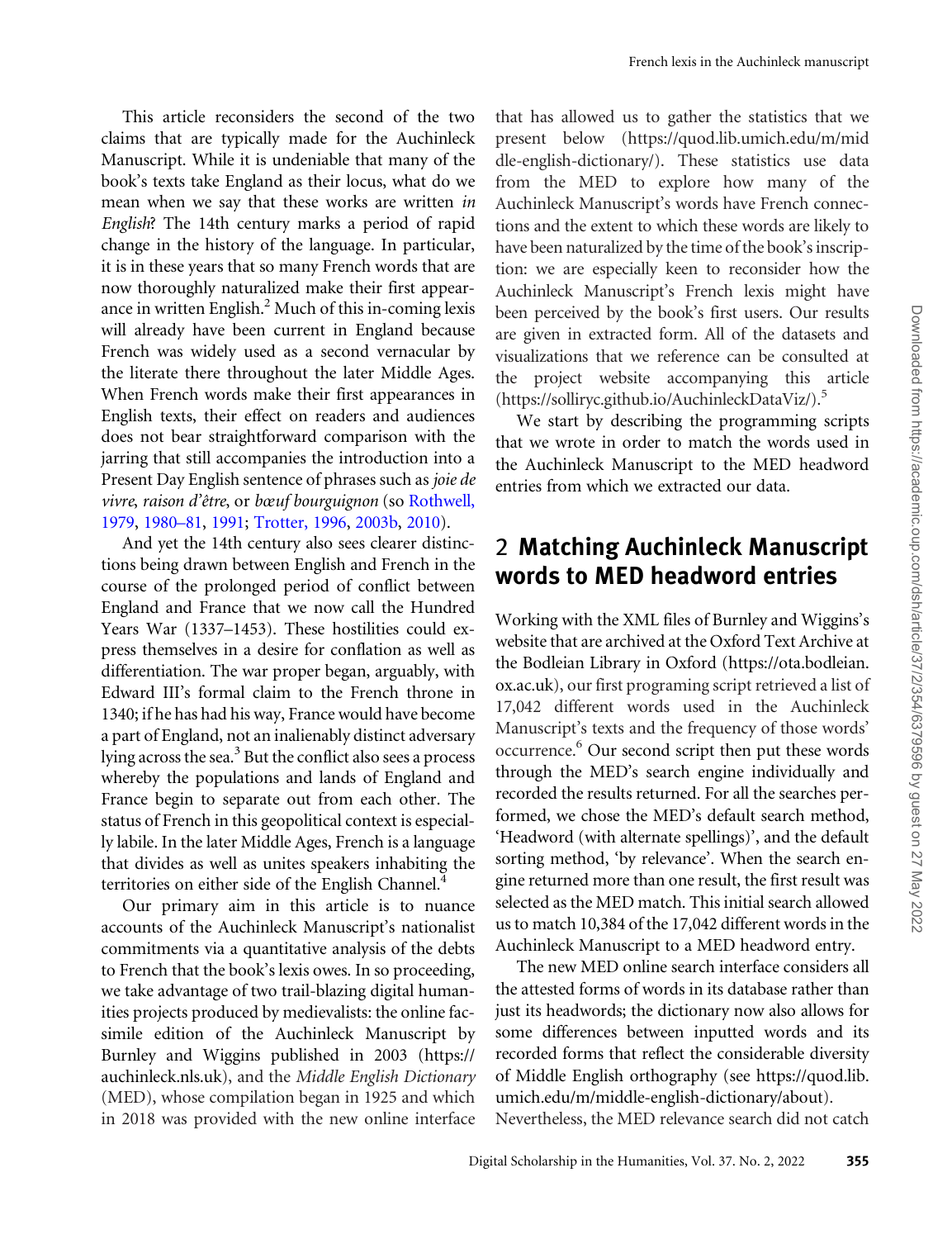all of our items. In order to optimize the number of results that could be obtained automatically, we wrote a third script that applied a series of alterations to the unmatched Auchinleck words and put them through the MED search engine again. The changes made were designed to lemmatize the unmatched items (i.e. bring them closer into line with forms that the MED would recognize).

For example, the genitive- and plural-forming suffixes attached to nouns were removed and finite verb endings were removed and replaced with the infinitive-forming suffix -en. These modifications yielded a further 3,587 automatic matches between Auchinleck lexicon items and MED headword entries.<sup>7</sup> A fourth script excluded from our search the proper nouns listed in the Auchinleck Manuscript lexicon.<sup>8</sup> This operation allowed us to remove 1,672 items from the list of Auchinleck words to be matched to the MED; we also excluded a further thirty-six words identified by the Auchinleck website editors as miscopyings by the addition of rounded brackets.

These exclusions left us with a total of 15,334 words requiring matches for which 13,971 matches had been found automatically; the remaining 1,363 Auchinleck lexicon words were treated manually. At this stage, we also removed unmatched words that were (1) compounds or contractions not recorded in the MED; (2) proper nouns not already excluded; or (3) words identified as citations from Latin or French by Burnley and Wiggins, who italicize such items (e.g. the Latin lines in Auchinleck's Dauid pe King). Finally, of the 17,042 Auchinleck lexicon words, we had matched 14,848 words to a MED entry and excluded 2,194 words

Table 1. Matches between Auchinleck lexicon words and MED headwords

| Total number of different Auchinleck words    | 17,042 |
|-----------------------------------------------|--------|
| Automatic exclusions                          | 1,708  |
| Proper nouns                                  | 1,672  |
| Other                                         | 36     |
| Auchinleck words to be matched to MED entries | 15,334 |
| Automatic matches                             | 13,971 |
| Simple                                        | 10,384 |
| Modified                                      | 3,587  |
| Manually sorted words                         | 1,363  |
| Manual matches                                | 877    |
| Manual exclusions                             | 486    |
| Total number of matched Auchinleck words      | 14,848 |

from our search. The outcomes of this matching process are summarized in Table 1.

The final results of the matching process are posted at our project website as Document 3.

## 3 Accuracy of the matches and limitations of MED data

Both manual completion and checking of the results were conducted via the search engine on Burnley and Wiggins's website, which shows where individual words are used in the Auchinleck Manuscript's texts ([https://auchinleck.nls.uk/search\)](https://auchinleck.nls.uk/search). Manual checking of randomly generated lists giving 100 matched and excluded words from our final results revealed that our matches are not perfect. Our rate of clearly incorrect matches is around 20%; a sample check of 100 matched words showing eighteen patent errors is uploaded as Document 4 at our website. While this result is far from ideal, it is not disastrous for our project for the reasons that we outline below.

Often the bad results concern homonyms, that is, words that sound and are spelled the same but which have different meanings and, potentially, different etymologies. For example, our sample check of 100 matched words alerts us to the automatic mismatching of the word biker, which occurs ten times in the Auchinleck Manuscript, not to MED s.v. biker n. 2, 'a martial encounter', as per its usage throughout the book, but to MED s.v. biker n. 1, 'ornate covered bowl'. Other examples of mismatched homonyms in the sample include the words godes, used many times in the Auchinleck Manuscript with the meaning 'God's' or 'gods' (MED s.v. God n. 1) but matched by the relevance search with MED gode n., 'a pointed rod for driving oxen etc.'; wif, used many times in the Auchinleck Manuscript with the meaning 'a human biological female' (MED s.v. wif, n. 2) but matched by the relevance search to MED wif, n. 1, '? a bundle of harvested plants'; and *irad*, which occurs twice in the Auchinleck Manuscript, once as a part of the verb ireden, to advise, and once as part of the verb reden, to read, but which is matched by the relevance search with the noun *irad*, 'a condition, stipulation' (see MED s.vv. ireden v.; reden v. 1; irad, n.).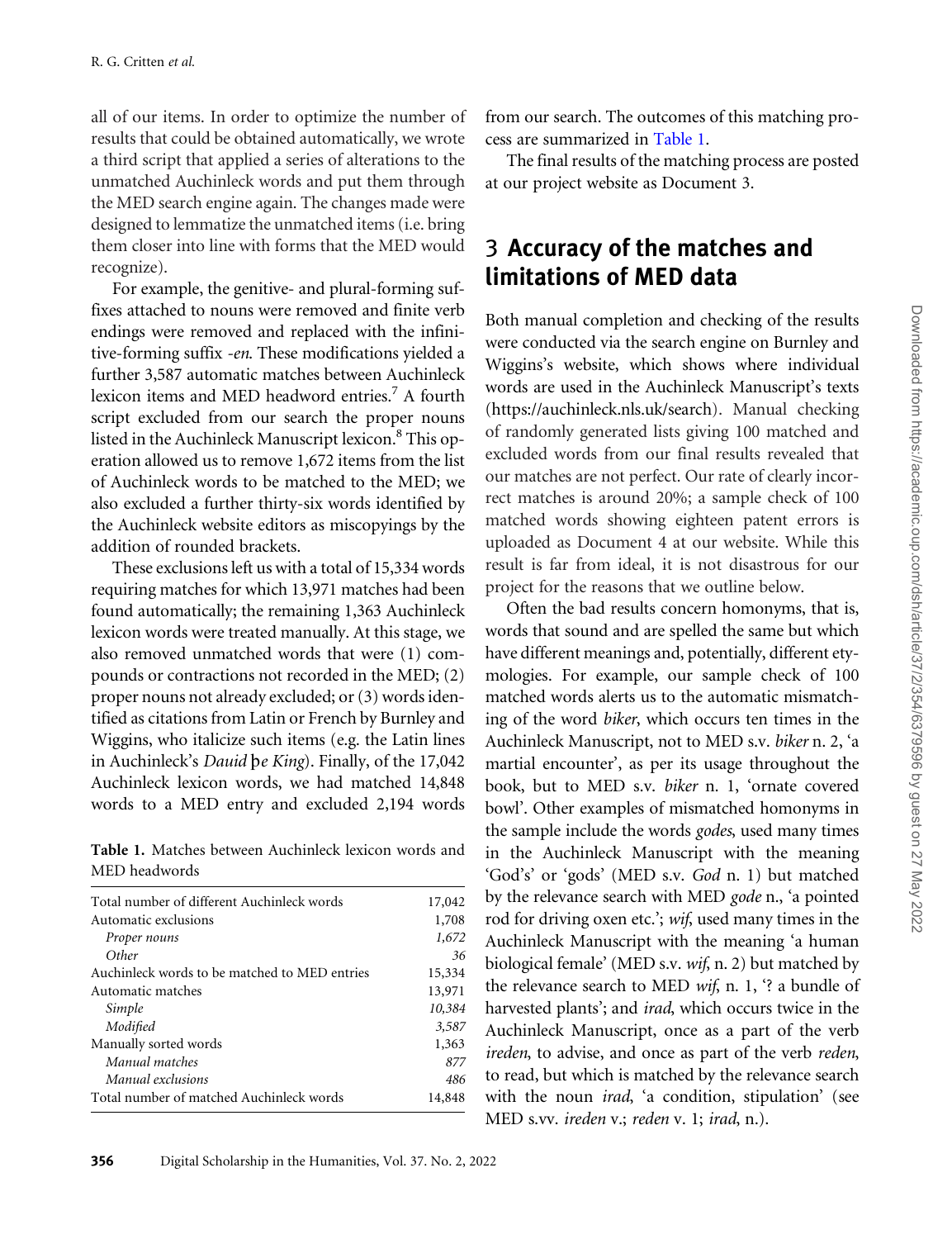These returns highlight a problem with the MED's relevance search, which allows obscure lexis to trump more common words. The relevance search is one of a series of features introduced as part of the most recent update of the MED's online interface (described in [Schaffner, 2019](#page-18-0)). One proposition for further development of this tool would be to give greater weight in the calculation of results to the number of quotations that the MED has for a given item. This is not an infallible sign of a word's frequency in Middle English texts but it would help avoid many unlikely matches. For example, wif meaning '? a bundle of harvested plants' has just one quotation in the MED, whereas wif meaning 'a human biological female' has 173.

Some confusion over homonyms remains inevitable in our case because the statistical model that we have adopted does not allow for words like irad that might legitimately be linked to more than one MED headword. For our immediate purposes, it is important to recognize that, of the eighteen straightforward mismatches in the checked sample, only one affects a word with French connections: the word geste is used once in the Auchinleck Manuscript to refer to a poem or song about heroic deeds but is matched in the relevance search with MED geste n. 2, 'a race, family, kindred'. Errors do occur in the matching of French words, but they are generally less significant. For example, in the checked sample, the word erbere, 'arbour', is mismatched to MED herbe, n., 'any nonwoody plant', instead of MED herber n. 1, but both words share a connection to the same French word, erbe.

Mismatches like that affecting erbere are less crucial for the etymological statistics that we present below than for the data pertaining to the first dates of citation. Etymology can usually be perceived in a word's form regardless of its semantic and syntactic functions but these functions are more crucial when attempts are made to determine degrees of naturalization. It is a general rule in comparative and historical linguistics that words borrowed from other languages are most often introduced as nouns and only later adapted to serve in other grammatical roles, for example (so [Tadmor](#page-18-0) et al., 2010, p. 231). Nevertheless, in what follows, we let incorrect matches stand and make manual alterations only in the case of two very common words to which the MED's relevance search

mistakenly assigns French connections: the indefinite article a, linked by the relevance search to MED a prep. 2 instead of MED a indef. art., and the pronoun sche, linked to MED se n. 2 instead of MED she pron.

The matches that we have collected represent a classification of the Auchinleck Manuscript's lexis according to the current parameters of the MED's relevance search: this is what currently happens when the MED 'reads' a Middle English text. Like the matches we have made, the data that the matches allow us to retrieve from the dictionary should be treated with caution. No dictionary's corpus is ever complete: below we present evidence allowing for the antedating of several MED headwords. The long period over which the MED has been compiled also leads to complications because advances in lexicography that have taken place over the last century are unevenly reflected in the dictionary's entries. The MED's editors are upfront about this limitation (see [Lewis, 2007\)](#page-18-0).

We are fortunate, however, in that one of the MED's flaws suits our purposes. The MED tends to draw its quotations from literary, monolingual texts and to ignore the frequent appearance of Middle English in nonliterary and multilingual environments. In this respect, it bears the mark of its earliest debts to wordlists designed to help readers of Chaucer (described in [Blake, 2002\)](#page-16-0). The disproportionate representation of monolingual, literary writing in the MED has attracted criticism from those interested in reconstructing England's multilingual past (e.g. [Rothwell, 2000,](#page-18-0) [2002](#page-18-0)). It is a boon for us, however, because we are attempting to reconstruct the expectations of medieval readers encountering precisely this sort of text: the monolingual Middle English literary work.

## 4 Etymological connections of Auchinleck Manuscript words

Once our matches between the Auchinleck Manuscript lexicon and the MED had been established, we wrote programming scripts that scraped (i.e. collected) the etymological data recorded at the MED and that assigned this information to the matched lexicon words. [Table 2](#page-4-0) shows the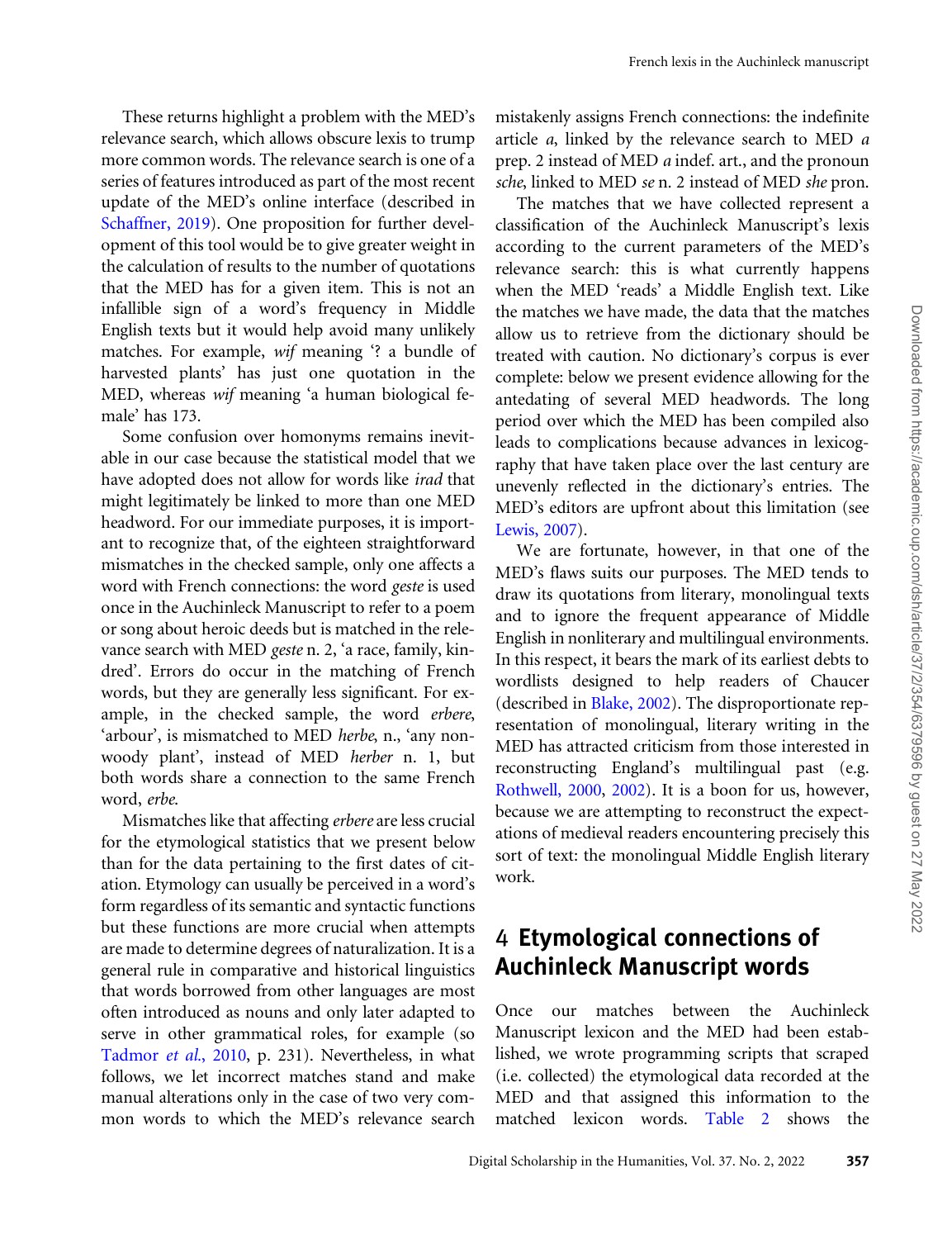| Etymological<br>connection to | Number<br>of words | Percentage of<br>matched lexicon |
|-------------------------------|--------------------|----------------------------------|
| French                        | 4,051              | 27                               |
| Latin                         | 1,738              | 12                               |
| English                       | 7,856              | 53                               |
| Scandinavian                  | 1,243              | 8                                |
| Other                         | 928                | 6                                |
| None given                    | 2,856              | 19                               |
| Total connections             | 15,816             | 106                              |
| Total matched words           | 14,848             | 100                              |

<span id="page-4-0"></span>Table 2. Etymology of different Auchinleck manuscript words

Table 3. Etymology of MED headwords

| Etymological<br>connection to | Number<br>of words | Percentage of<br>matched lexicon |
|-------------------------------|--------------------|----------------------------------|
| French                        | 13,386             | 25                               |
| Latin                         | 11,594             | 21                               |
| English                       | 11,585             | 21                               |
| Scandinavian                  | 2,023              | 4                                |
| Other                         | 3,290              | 6                                |
| None given                    | 22,784             | 42                               |
| Total connections             | 41,878             | 77                               |
| Total MED headwords           | 54,507             | 100                              |

Table 4. Etymology of all Auchinleck manuscript words used, including repetitions

| Etymological<br>connection to | Number of<br>occurrences | Percentage of total<br>words occurring |
|-------------------------------|--------------------------|----------------------------------------|
| French                        | 37,362                   | 11                                     |
| Latin                         | 28,434                   | 9                                      |
| English                       | 233,903                  | 70                                     |
| Scandinavian                  | 20,196                   | 6                                      |
| Other                         | 20,103                   | 6                                      |
| None given                    | 50,834                   | 15                                     |
| Total connections             | 339,998                  | 102                                    |
| Total matched occurrences     | 333,847                  | 100                                    |

etymologies that we have found for the 14,848 different Auchinleck lexicon items matched to a MED headword entry. Tables 3 and 4 nuance this picture. Table 3 provides parallel statistics for all of the headwords in the MED and Table 4 considers all the words used in the Auchinleck Manuscript's texts, including repetitions of individual words. The data in Tables 2 and 4 can be called up in Chart 1 on our project website.

Notes on the tables:

- Etymological connections
	- 'Etymological connection to French' gives words listed in the MED as Anglo-French, Anglo-Norman, Continental French, French, Middle French, Modern French, Northern French, Old French, Old Northern French, Old Provencal, and Provencal<sup>9</sup>;
	- 'Etymological connection to Latin' gives words listed in the MED as Anglo-Latin, Classical Latin, Latin, Latinate, Late Latin, Medieval Latin, Vulgar Latin, Neo-Latin, and pseudo-Latin;
	- † 'Etymological connection to English' gives words listed in the MED as Anglian, East Midland, Kentish, Late Old English, Mercian, Middle English, Midland, North Midland, Northern, Northeast Midland, Northwest Midland, Northumbrian, Old English, Old Kentish, Southern, South Midland, Southeast Midland, Southeastern, Southwest Midland, Southwestern, Western, West Midland, and West Saxon;
	- † 'Etymological connection to Scandinavian' gives words listed in the MED as Danish, Icelandic, Norwegian, Old Danish, Old Icelandic, Old Norse, Old Norwegian, Old Swedish, Scandinavian, and Swedish;
	- 'Etymological connection to Other' gives words provided with an etymology in the MED that is not otherwise covered in our statistics;
	- 'None given' gives words for which no etymology is provided in the MED. A high proportion of MED words are not given an etymology (42%). We assume that this reflects a hangover from the MED's presentation in print, where etymologies are attached to headwords but not made explicit under related items which, in the MED online, have been given their own webpages.
- $\bullet$  Totals
	- In Tables 2 and 4, the numbers of connections listed exceed the number of words analyzed. This is because the MED sometimes lists two or more etymological connections for a given word. Where this happens, we count the word twice. For example, MED gentil, adj. is listed in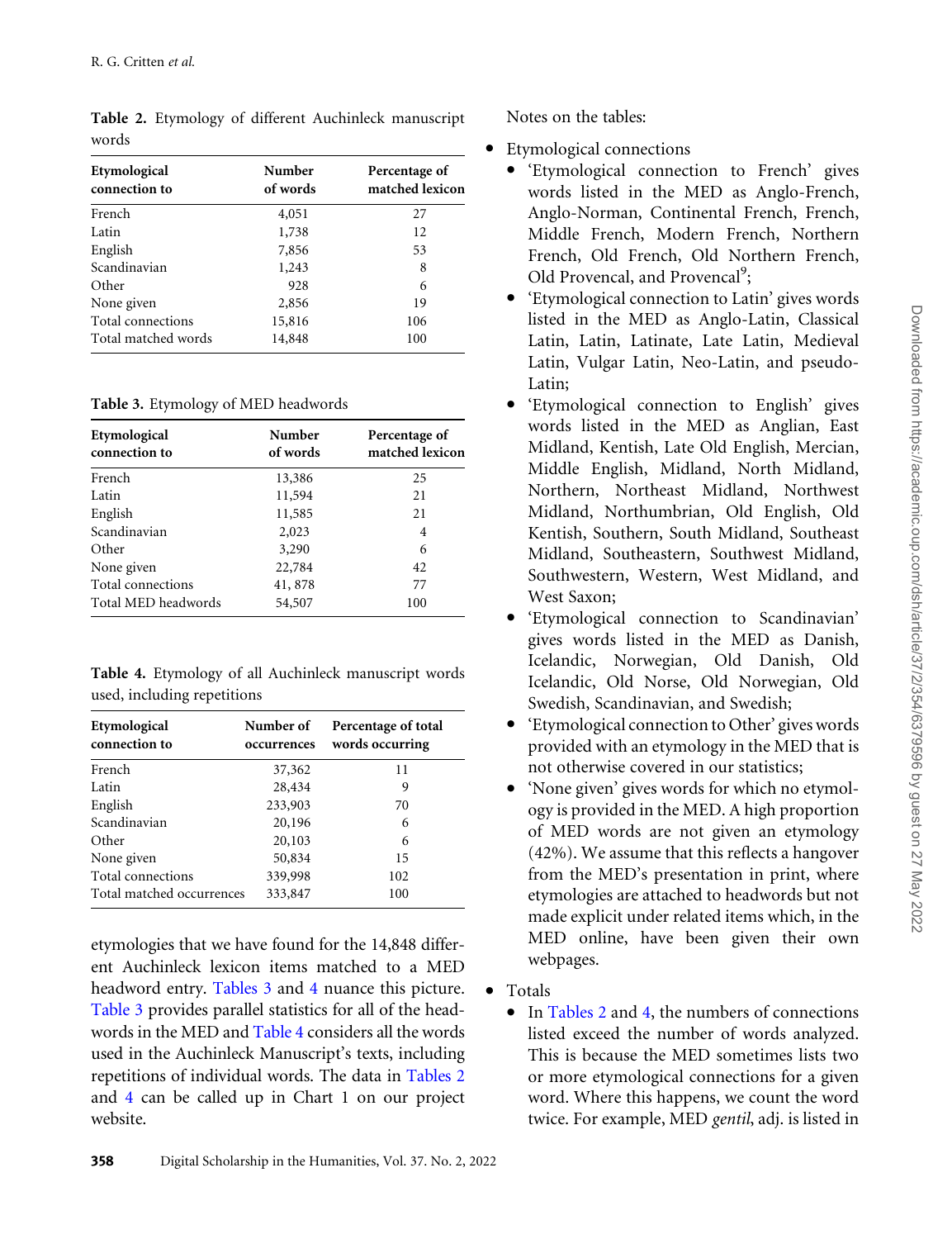the MED as having both Old French and Latin connections. We count it once under 'French' and once under 'Latin'. This strikes us as the fairest way of dealing with the MED's inconsistent treatment of words having multiple derivations. The latest edition of the Oxford English Dictionary (OED; https://www.oed.com) offers a more fine-grained approach to this problem (see further [Durkin, 2002](#page-17-0)).

[Tables 2](#page-4-0) and [3](#page-4-0) show that the proportion of different words with French connections in the Auchinleck Manuscript (27%) is similar to that in the MED (25%). This is remarkable given that the MED aims to represent Middle English for the whole period c.1100–c.1500 and that the half century after the production of the Auchinleck Manuscript (1350–1400) has traditionally been identified as the busiest period for imports from French into English (e.g. [Jesperson,](#page-18-0) [1905](#page-18-0); [Baugh, 1935;](#page-16-0) Mossé, 1943). The bulk of the Latin words in Middle English enters the language later in the period (see [Durkin, 2014](#page-17-0), p. 258) and the discrepancy between the percentages of words having Latin connections in the Auchinleck Manuscript lexicon (12%) and the MED (21%) is much clearer.

If the lexicon of the manuscript's texts might be especially rich in French words, [Table 4](#page-4-0) shows that, of all the words occurring in the manuscript, including repetitions of individual words, words with English connections make up the largest portion (70%); words with French connections occur less frequently (11%). This suggests that, while the usage of French lexis might differ from text to text, as we outline below, French words were less likely to constitute part of the core vocabulary of Auchinleck's poems. Where French words are deployed in the manuscript's texts, they might thus have retained an exotic charge. [Burnley \(1992](#page-16-0), p. 432) reaches this conclusion when faced with a similar set of statistics.

Even with regard to the figures given in [Table 4](#page-4-0), however, the French aspect of the manuscript's lexis appears unusually dominant. An earlier study by [Dekeyser \(1986\)](#page-17-0) counting the frequency of French words as a portion of all words used in a sample of five early Middle English texts finds that 5.6% of all words used have a romance connection (i.e. they might be linked to French or Latin; our 'French' and

'Latin' categories are combined in this analysis), whereas 94.4% of the vocabulary is native English. The proportion of romance words observed by Dekeyser rises to 12.5% when he considers late Middle English texts but the texts in the sample that show the most frequent use of romance lexis postdate the Auchinleck Manuscript by at least fifty years. Dekeyser's results for early Middle English are most likely skewed owing to his avoidance of samples, for example, from the Auchinleck Manuscript. Nevertheless, his statistics provide valuable information regarding the linguistic background against which the Auchinleck poets were writing.

## 5 Perceiving French lexis in the 1330s

The picture that is emerging is of a lexicon whose French connections might be considered unusually strong in the 1330s. Our statistics help to corroborate comments to this effect that the editors of individual Auchinleck texts have made in passing (e.g. [Smithers,](#page-18-0) [1952–](#page-18-0)57, II. p. 56–57; [Macrae-Gibson, 1973](#page-18-0)–79, II. p. 62; [Fellows, 2008](#page-17-0), p. 82). Numerous factors might be adduced to explain the preponderance of words with French connections in the Auchinleck book, including the observations that many of the manuscript's texts are translations from French and that the courtly and chivalric themes that they often treat are especially likely to require French terms. What interests us specifically is how the Auchinleck lexicon's debts to French might have been perceived by the book's users in the 1330s. Was the manuscript's French-infused English heard as English with a French accent, or French with an English accent, for example? And what literary effects might French lexis conjure among an early 14th-century audience?

Our attempts to answer these questions are frustrated by the paucity of data currently available regarding the first readership of the Auchinleck book. The dialect of its main scribe as well as the ambition manifested in its manufacture allow for its production to be located in London, and whoever owned the book must have been wealthy: even in its now damaged state, Auchinleck is an imposing codex, having 331 folios at 250  $\times$  190 mm; most of its texts were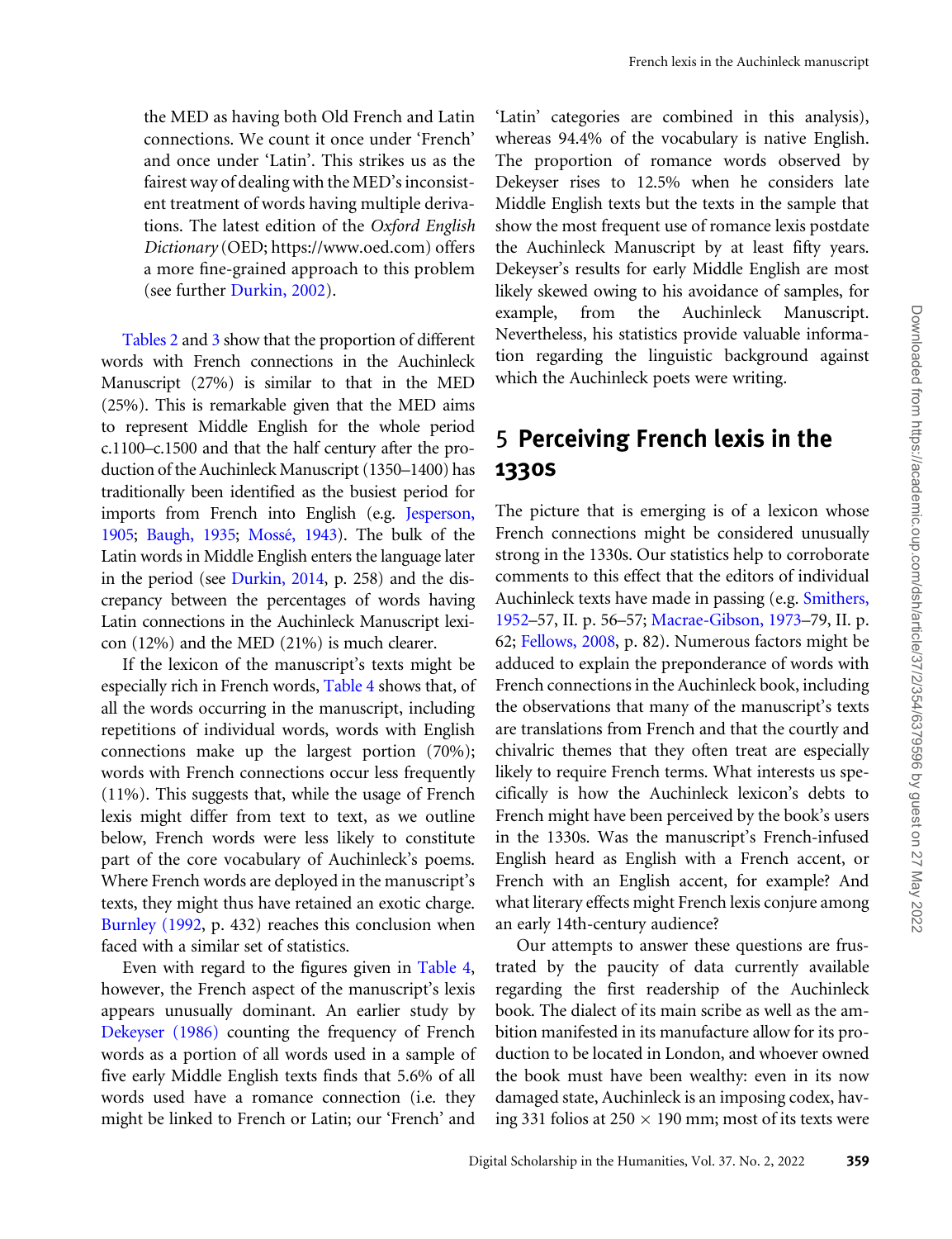once introduced by expensive illuminated miniatures (many of these have since been removed from the book).10 Scholars have argued that Auchinleck was bought by readers belonging either to the mercantile elite or the nobility in London, but even such general claims have been disputed.<sup>11</sup> It seems fair to presume, however, that whoever did own Auchinleck in the 1330s will have had a working knowledge of French. Accounts of book ownership in the 14th century demonstrate that those who bought books often preferred French material (see e.g. [Boffey and Edwards, 2008\)](#page-16-0); recent attention to the currency of French in late medieval England in particular by [Ingham \(2012](#page-17-0), [2014](#page-17-0)) has post-dated the decline of the language there to c.1350; and medieval London has been found to be a location especially propitious for French–English language contact (see e.g. [Rothwell, 1983;](#page-18-0) [Burnley,](#page-16-0) [2003](#page-16-0); [Butterfield, 2009,](#page-16-0) pp. 203–9).

Auchinleck's readership was thus at least theoretically well placed to spot moments where the vocabularies of French and English overlapped. This argument runs counter to the claims voiced in the well-known prologs to Auchinleck's romances of King Richard and Of Arthour and of Merlin: there we read that knowledge of French is on the wane. We propose a reconsideration of these famous passages in the light of our findings below. At this stage in our argument, it is worth briefly noting the evidence preserved in a range of slightly earlier and contemporaneous texts that suggests the cultivation of a new philological sensitivity. Where in its life of saint Kenelm the Early South English Legendary (1275–85) describes an Old English message sent from heaven to the pope at Rome as 'puyr on Englisch i-write' (l. 259: written purely in English), for example, the text's phrasing indicates the existence of another type of English that is mixed, perhaps the language in which the Early South English Legendary is itself composed (cited from [Horstmann, 1887,](#page-17-0) pp. 345–55). And in the early 14th century, writers such as Robert Mannyng and Richard Rolle likewise suggest an awareness of the openness of English to external influences where they refer to a type of the language that might be 'straunge', a word whose possible meanings include 'foreign' (see MED s.v. straunge). $^{12}$ 

The metalinguistic commentary inhering in each of these passages rewards more detailed reading than we can offer here. For our current purposes, it must

suffice to note their implication that some English authors and their readers will have been aware of the effects of language contact on English long before the debates belonging to the so-called Inkhorn controversy of the 16th century, which provide us with some of the first secure evidence of perceived conceptual links between language usage and nationality (see further [Barber, 1997](#page-16-0), pp. 56–62). Contact between French and English may have been a particular topic of interest to the medieval English: Mannyng disserts at some length on the difficulty of rendering French verse forms in English, for example.

A corollary of these observations is that some Middle English writers might deliberately mobilize the developing lexicon of English in order to achieve a range of artistic effects. Here we follow arguments developed by researchers in Middle English literary studies via the close reading of particular texts (e.g. [Lerer, 2008](#page-18-0); [Machan, 2016](#page-18-0); [Critten 2019\)](#page-17-0); groundbreaking analysis of this sort with direct reference to the Auchinleck Manuscript has been conducted by [Summerfield \(2013\)](#page-18-0), whose work signals a renewed interest in the multilingual contexts of the book.<sup>13</sup>

The data that we have assembled allow us to draw a series of wider-angle perspectives on the possible valences of the French lexis deployed in the Auchinleck Manuscript. The first is contrastive.

#### 5.1 French lexis by manuscript text

Looking from text to text in the Auchinleck Manuscript, it becomes clear that some of the book's poems have more French lexis than others. Chart 1 on our project website can be manipulated to show the etymological debts of individual Auchinleck texts. At the bottom end of the scale, 7% of the matched words in The Sayings of St Bernard can be identified as having a French connection; the percentage rises slightly in the case of The Thrush and the Nightingale to 8%. At the other extreme, 20% of matched words in Of Arthour and of Merlin and in the surviving portions of King Richard and Kyng Alisaunder are identified as having French connections. This discrepancy is not surprising given that the different texts compiled in the Auchinleck Manuscript are now thought to have been composed at different times and locations prior to their inscription in the manuscript in London in the 1330s; that five or six different scribes participated in copying the book further enhances the likelihood of variation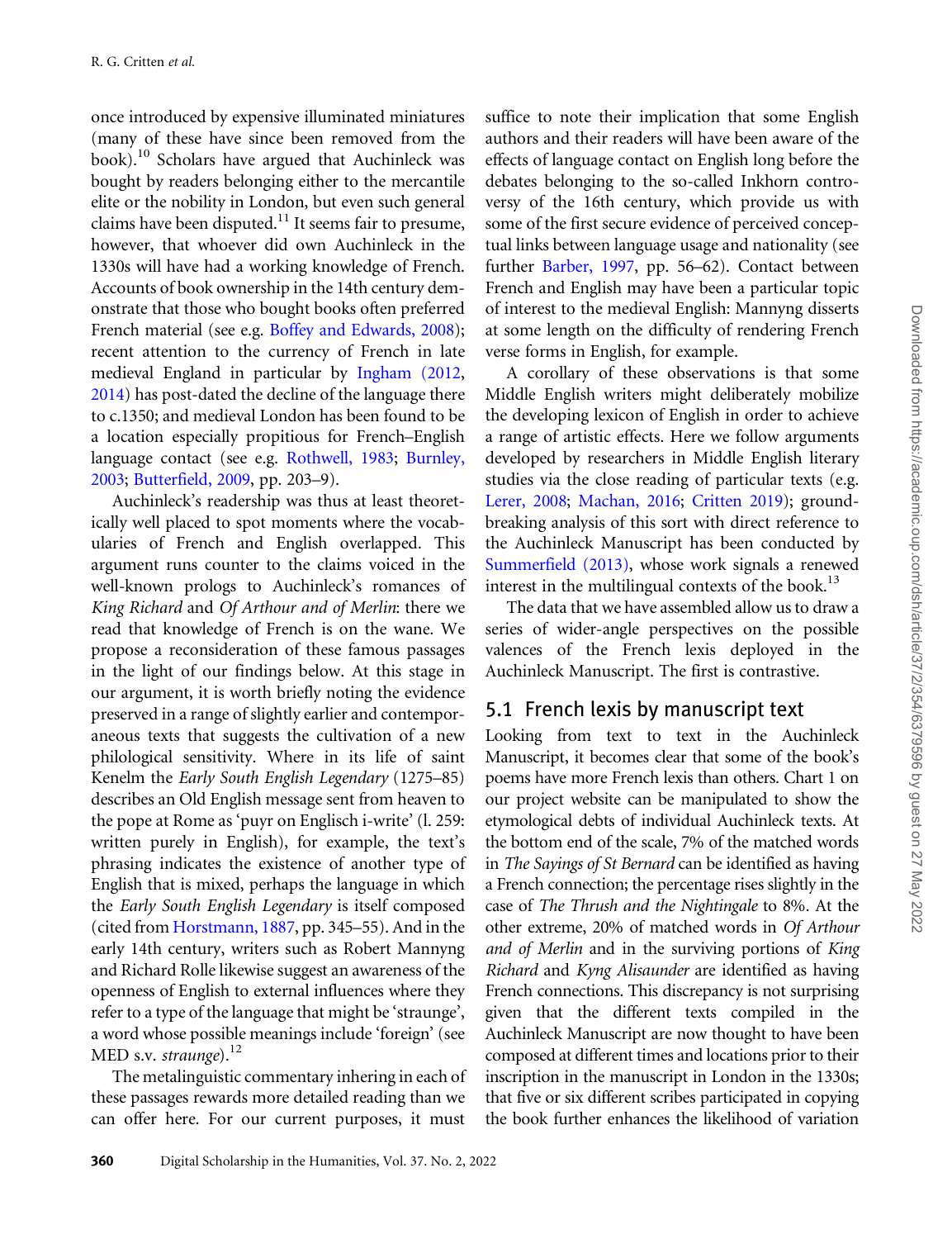across the linguistic profiles of the book's different texts.14

An early 14th-century reader who consulted several Auchinleck texts in sequence might perceive their relative novelty in their varying densities of French lexis. The Sayings of St Bernard and The Thrush and the Nightingale significantly predate the Auchinleck Manuscript and enjoyed circulation outside London: both these texts are also compiled in Oxford, Bodleian Library MS Digby 86, a manuscript thought to have been inscribed c. 1272–82 in Worcester (see further [Fein, 2014\)](#page-17-0). In contrast, newer productions compiled in the manuscript such as Of Arthour and of Merlin, Kyng Alisaunder, and King Richard manifest a willingness to advertise their connections to French-language culture via the inclusion of French tags in rhyme position, e.g. saun fable, saun faille, par amure, tut entoure.<sup>15</sup> Perhaps too works bearing greater debts to French were felt to advertise a more cosmopolitan outlook: this argument was developed some time ago by [Clark \(1966\)](#page-17-0) in her comparative study of the lexicons of the Katherine Group hagiographies and the Ancrene Wisse (both c. 1225). These texts share an audience but differ in the proportions of French lexis that they deploy.

#### 5.2 The novelty of the French lexis

The next perspective that our matching of the Auchinleck lexicon to MED headwords allows us to draw is chronological. We have executed programming scripts that scraped the MED's first dates of citation and reassigned this information to our matched words. As a result, we can now offer an account of how well established the French lexis used in the Auchinleck Manuscript is in Middle English writing in the 1330s, according to the MED.

The matter of providing first dates of citation for English words is notoriously thorny. The MED deals with the issue via their 'double-dating' system, which gives dates for the first recorded appearances of words in manuscript and, if the text cited is thought to be younger by 25 years or more than the manuscript that transmits it, its presumed composition date (as described in [Lewis, 2007,](#page-18-0) p. 44). Since we are interested in tracing the earliest appearances in written English of the French lexis used in the Auchinleck texts, the dates of presumed composition are of interest to us, but we cannot rely on them. There is nothing

to say that a word occurring in a later manuscript copy of a text also occurred in an earlier redaction. The scope for change between versions of a text copied at different times seems particularly great in the case of loanwords. It might be anticipated that texts collected more French vocabulary as they passed through time in parallel with the expansion of the English lexicon. But even this general rule is not secure. In her edition of The King of Tars, [Perryman \(1980](#page-18-0), p. 26) notes that the earlier version of this poem contained in the Auchinleck Manuscript has a higher proportion of French lexis than a later copy of the same text, which seems to have re-anglicized its vocabulary.

For these reasons, we record separate sets of statistics for the earliest dates of citation of words in Middle English by manuscript and by date of presumed composition. The manuscript dates have the benefit of being relatively secure; the dates of text composition give a sense of how much earlier the French lexis under discussion might already have been circulating in written English. We attempt to make full use of the dating information provided by the MED by establishing the ranges attributed to a manuscript's or a text's production and taking the mid-point of those ranges as our reference figure. This allows us to distinguish between the MED's practice of dating e.g. to 'c1300' (25 years either side of 1300) and 'a1300' (up to 25 years before 1300) (described in [Lewis,](#page-18-0) [2007](#page-18-0), p. 44).

[Figures 1](#page-8-0) and [2](#page-9-0) below show the MED's earliest dates of manuscript citation for Auchinleck words having French connections. [Figure 1](#page-8-0) weights the appearance of all different words in the Auchinleck lexicon equally; [Fig. 2](#page-9-0) takes into account how often Auchinleck lexicon items are used. Chart 2 on our website can be used to call up these and other figures using the MED's earliest citation dates.

[Figure 1](#page-8-0) suggests that much of the Auchinleck lexis having French connections was not commonly used in English texts before the 1300s. Some of these words are attested for the first time in citations from Auchinleck texts, e.g. in MED entries s.vv. accordement, affliccioun, afrounten, allegeaunce n. 2, and argument (lists of all the words represented in the chart data can be downloaded by clicking on the charts at our project website). [Figure 2](#page-9-0) shows that French lexis newly current in English writing was used as frequently as more familiar words with French connections; the dip in the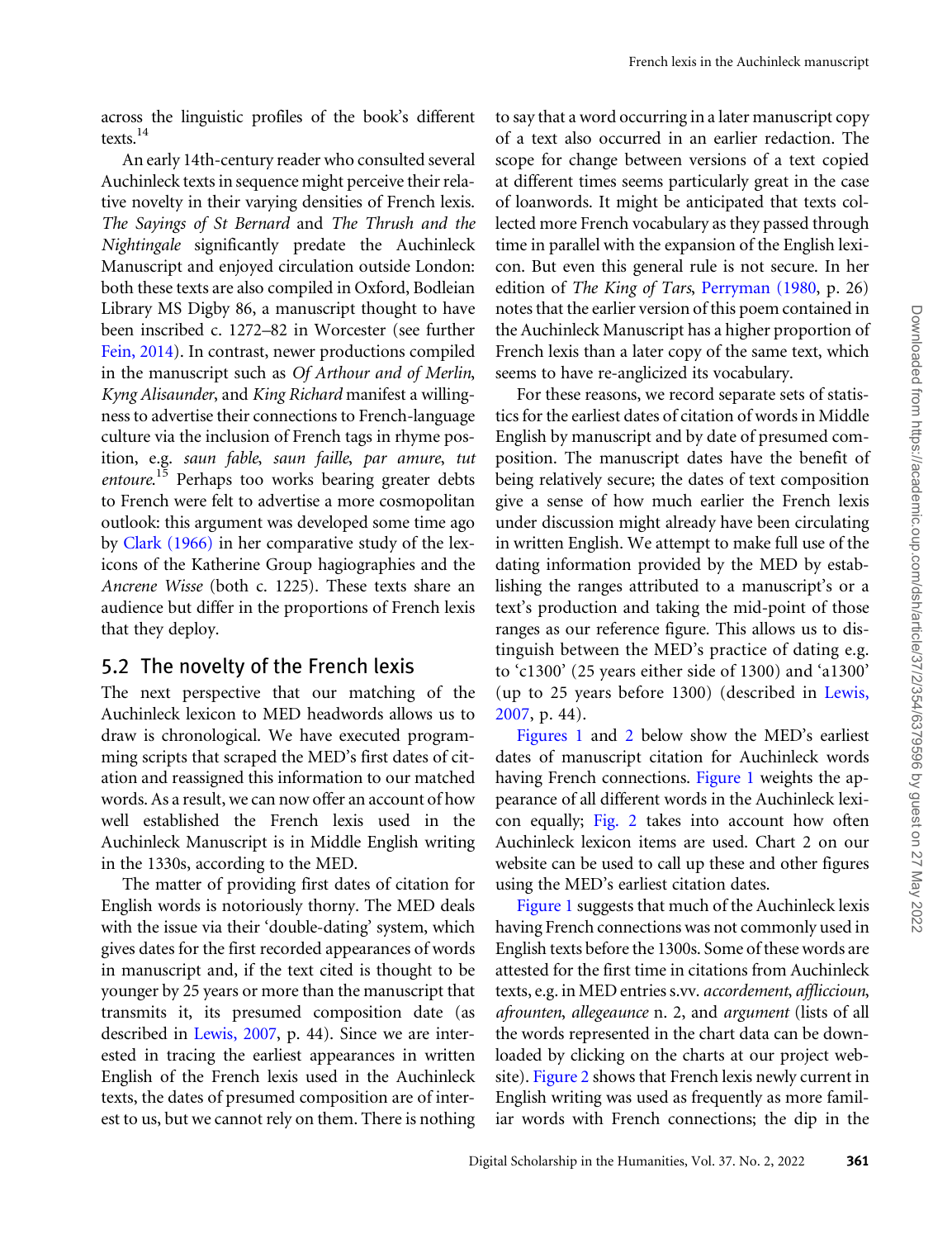<span id="page-8-0"></span>

Fig. 1 Different Auchinleck Manuscript Words with French Connections by Date of First Manuscript Citation.

usage of words with French connections first cited in the period 1250–1300 might suggest a stylistic preference for newer French imports. This observation is of interest because only Chaucer among the Middle English poets is usually credited with having a sense of which words might be in or out of fashion.<sup>16</sup> Here, our statistics afford another perspective on the stylistic sensitivities of the Auchinleck Manuscript's poets, which have traditionally been downplayed.<sup>17</sup>

Finally, it is interesting to note that when the earliest MED citation date (manuscript or composition) is selected for all the words with French connections in the lexicon, some words remain whose first date of citation in the MED postdates the Auchinleck Manuscript's manufacture. Our lists of words whose earliest MED manuscript citation postdates the 1330s need to be treated with caution: errors in matching are especially frequent there. Nevertheless, it is possible to pick out several Auchinleck items that predate the MED's earliest manuscript citations. For example, including citations of the Auchinleck words avengy,

enviroun, scomfitour, trappour, and turmentri in the MED would permit the antedating of its entries s.vv. avengen (earliest citation date by manuscript is currently 'c1380'), enviroun, adv. (currently 'a1400'), scomfitour (currently 'c1440'), trappour (currently '? a1425'), and tormentri (currently 'c1415').

#### 5.3 French lexis in action

The two previous subsections of this article point out that the degree to which words with French connections are used in the Auchinleck Manuscript changes from text to text and that a good proportion of the book's French lexis was not often found in English in written contexts prior to 1300. We suggest that French lexis is more likely to have been perceived as different from English vocabulary where it appears in contrast to the EnglishwordstockandwhereitsuseinwrittenEnglishis morenovel.Thefinalvisualizingtoolthatwehavedeveloped for gaging the perception of French lexis in the Auchinleck Manuscript allows these claims to be developedwithreferencetothemanuscript'sindividualtexts.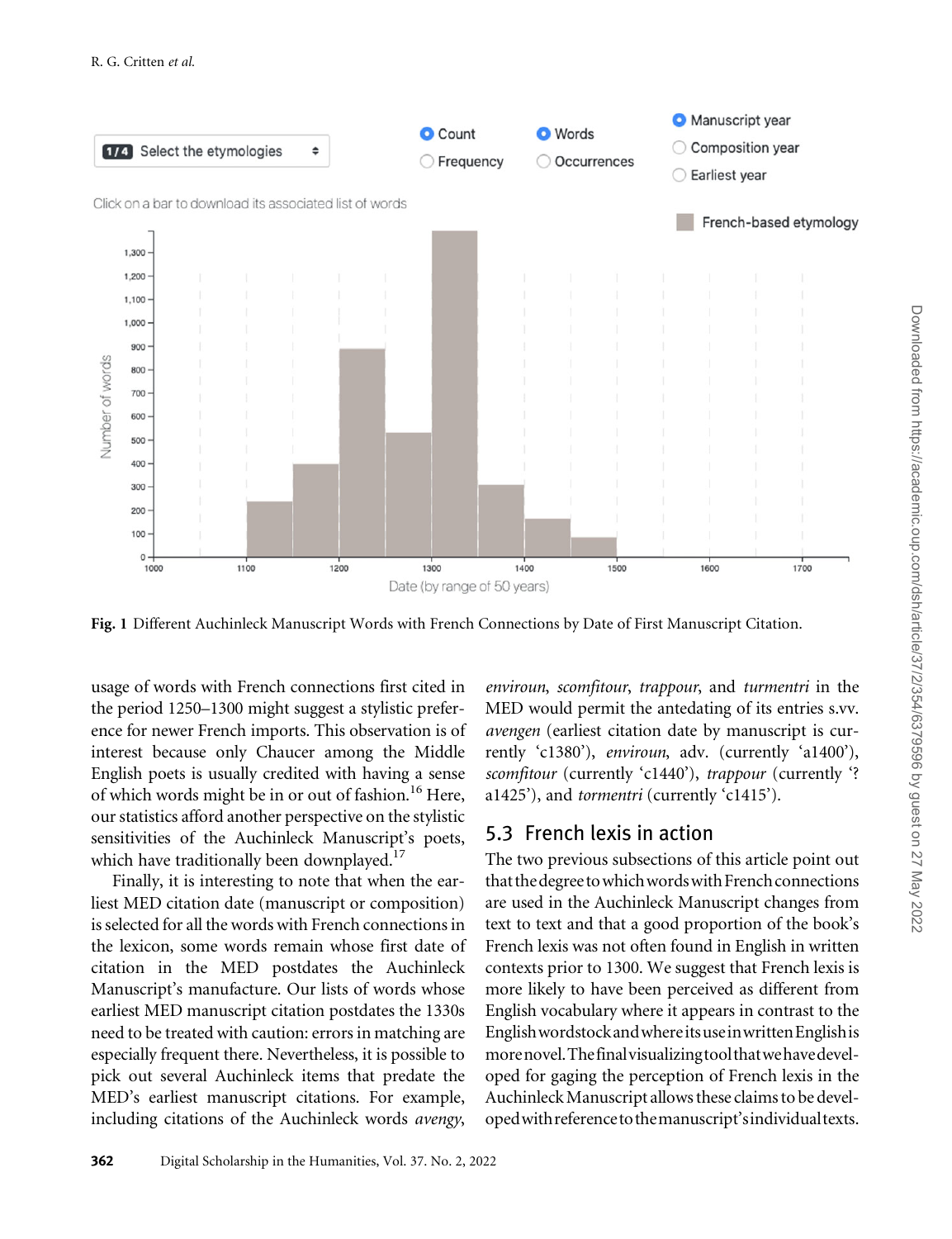<span id="page-9-0"></span>

Fig. 2 All Auchinleck Manuscript Words with French Connections by Date of First Manuscript Citation.

Chart 3 on our project website is a scatterplot showing where words identified by the MED as having French connections occur in the individual Auchinleck texts and, again according to the MED, how recent their use in English writing is. The horizontal axis has a position for every word in a given text in the order in which the words appear there; the vertical axis shows the dates at which a word identified as having French connections is first cited in the MED. Where a French word is registered, a red dash is added above the position of that word in the text. The length of the dash corresponds to the duration of the date of first citation—either by manuscript or composition date—that is given in the MED. Users of the chart on the website can see which words are recorded as well as the passages in the poem where they are to be found by letting the cursor hover over the red lines and, if necessary, zooming in. These charts show us where words having French connections cluster as well as where newer French lexis is to be found.

Separate charts can be made for each of the manuscript's texts on the project website.

Here we demonstrate the potential of our Chart 3 with reference to three Auchinleck texts showing different kinds of French lexis in action.

The Thrush and the Nightingale is a debate poem in which a narrator reports a conversation that he claims to have overheard between the eponymous birds one spring. The topic of their discussion is women: the thrush accuses women of inconstancy and falseness and, in response, the nightingale defends them. The three clusters of French lexis that we highlight in [Fig. 3](#page-10-0) correspond to the nightingale's three speeches; the third speech is incomplete because the text breaks off here (five leaves are missing in the manuscript after the opening of The Thrush and the Nightingale). All the other French words in the poem can be attributed either to the narrator, who establishes the context for the debate in the poem's first twenty-four lines, or to the paratext that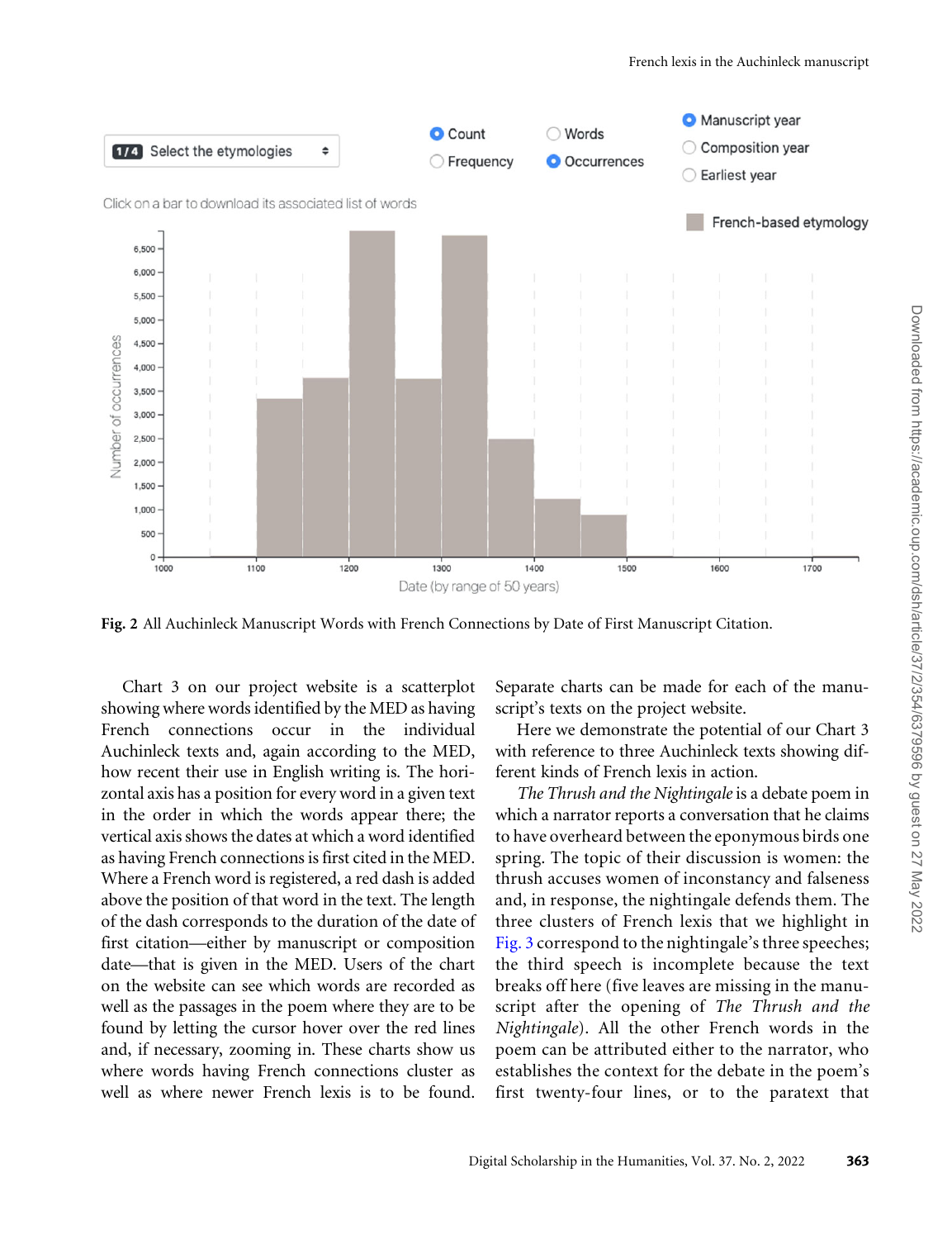<span id="page-10-0"></span>

Fig. 3 Distribution and First Citation Dates of Words Having French Connections in The Thrush and the Nightingale.

announces the text's changes in speaker. No words having French connections are spoken by the thrush.

As a sample of the nightingale's language, we cite from her second speech in defense of women. Throughout this section, when quoting from the manuscript's texts, we give words with French connections in bold followed in square brackets by their earliest dates of manuscript citation as listed in the MED:

> 'Þrustelkok pou art wode Or pou canst to litel gode Wimen for to schende. It is pe best drurie [c1230] & mest pai cun of curteisie [c1230], Nis noping also hende. ¶ Her loue is swetter, ywis, Þan pe braunche [c1300] of licoris [c1275]; Lofsum pai ben & hende (ll. 49–57).

Translation: Thrush you are mad/or you have too little sense of what is good/if you blame women./Theirs is the best love-making/and they are masters of courtesy,/there is nothing so refined./Their love is sweeter, indeed,/than

the branch of liquorice;/they are beautiful and courteous.<sup>18</sup>

That the nightingale's speech is peppered with words having French connections is unsurprising insofar as courtesy, the virtue that she defends, achieves its fullest expression in the French-language literature of the Middle Ages, an important part of which was written in England. Many of her words—e.g. drurie, curteisie, licoris—were well established in English written contexts by the 1330s. What is interesting for our purposes is that, within the fictional universe of the poem, the contrasting personalities of the thrush and the nightingale are given words having different etymological backgrounds: there were more than enough Middle English insults with French connections that the thrush might have been given (see e.g. [Rothwell, 1996](#page-18-0)). What the clusters of citations in Fig. 3 allow us to see is that the use of French lexis could sometimes be a matter of characterization.

Our second scatterplot shows a density of newer French lexis first cited in the MED c. 1300 clustering between words 2,500 and 3,000 in Auchinleck's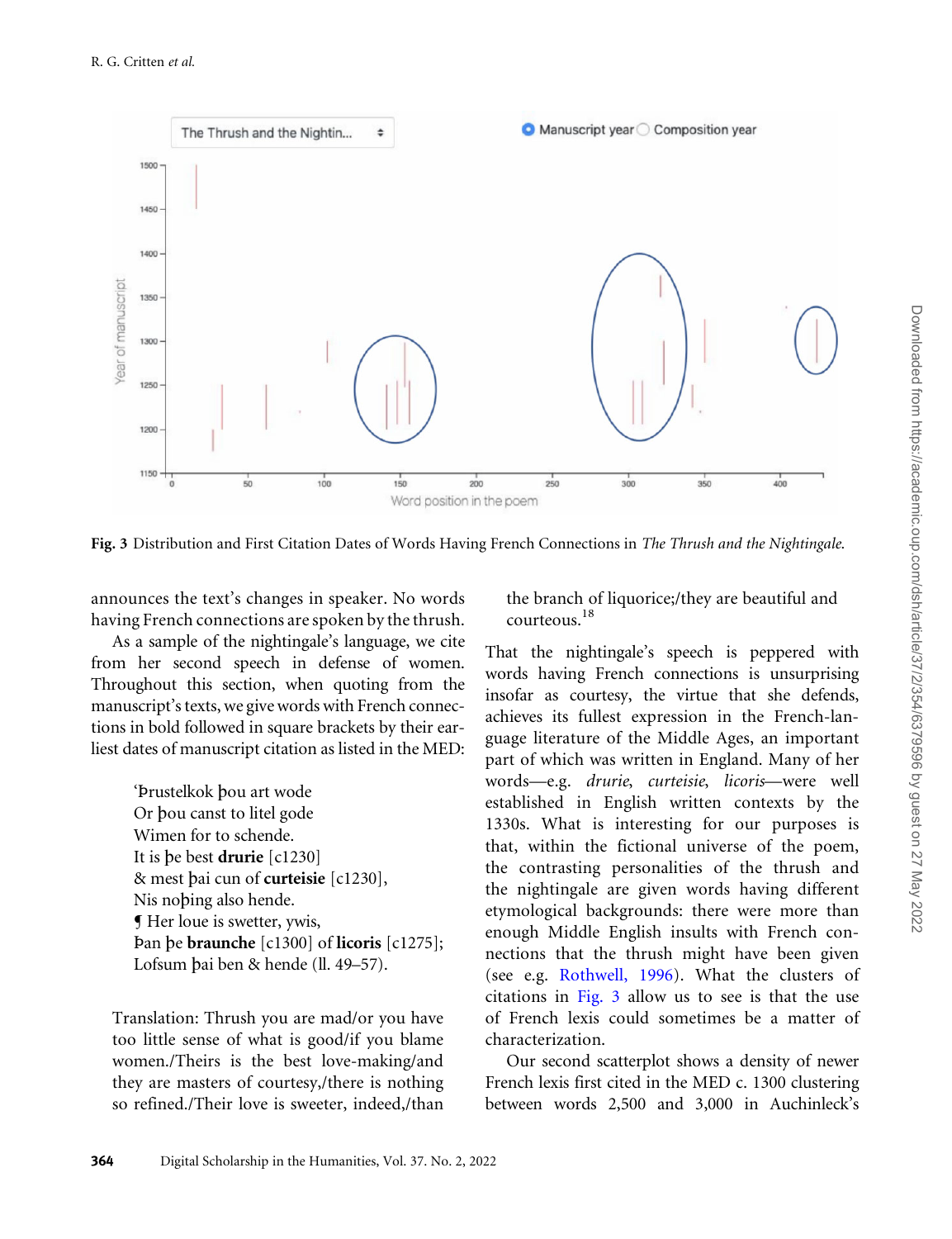

Fig. 4 Distribution and First Citation Dates of Words Having French Connections in Sir Degaré.

romance of Sir Degaré (Fig. 4). This portion of the poem comes in the course of a meeting on the road between the hero and an impressive group of earls and barons. From a sergeant attending these men, Degaré learns that the earls and barons have just left the court of a king who has determined to give his daughter in marriage only to a man who can unhorse him in a joust (Degaré will not learn until later that the daughter in question is his own long-lost mother). Here, we give the opening of the sergeant's speech:

> 'Sire' [c1225] he seide 'verraiment [c1300], We come framward a **parlement** [c1300]. Þe king a gret counseil [a1126] per made For nedes pat he to don hade. Whan be parlement  $\lceil c1300 \rceil$  was plener  $\lceil a1325 \rceil$ , He lette crie [c1225] fer and ner, sif ani man were of armes[a1250] so bold Þat wis pe kinge iusti [c1330] wold, He sscholde haue in mariage [c1300] His dowter and his **heritage** [c1225] (ll. 433-42).

Translation: 'Sire,' he said, 'truly,/we come from a parliament./The king made a great council there/to suit his pending requirements./When the parliament was assembled,/ he had it proclaimed far and near,/that if any man were so bold in arms/as to joust with the king,/he should have in marriage/his daughter and his inheritance.<sup>19</sup>

Here too French lexis contributes to the depiction of character: the vocabulary given to the sergeant helps to establish both his identity and the identity of the court from which he has come. In the passage cited above, the sergeant's first two words—sire and verraiment—could be used in either French or English, although the overlapping of verraiment into English appears to be more recent. The remainder of his reply to Degaré has several content words and phrases in French that reflect the idiom and preoccupations of 14th-century English courts: parlement and plener parlement, counseil, letten crien, armes, jousten, mariage, heritage. Since the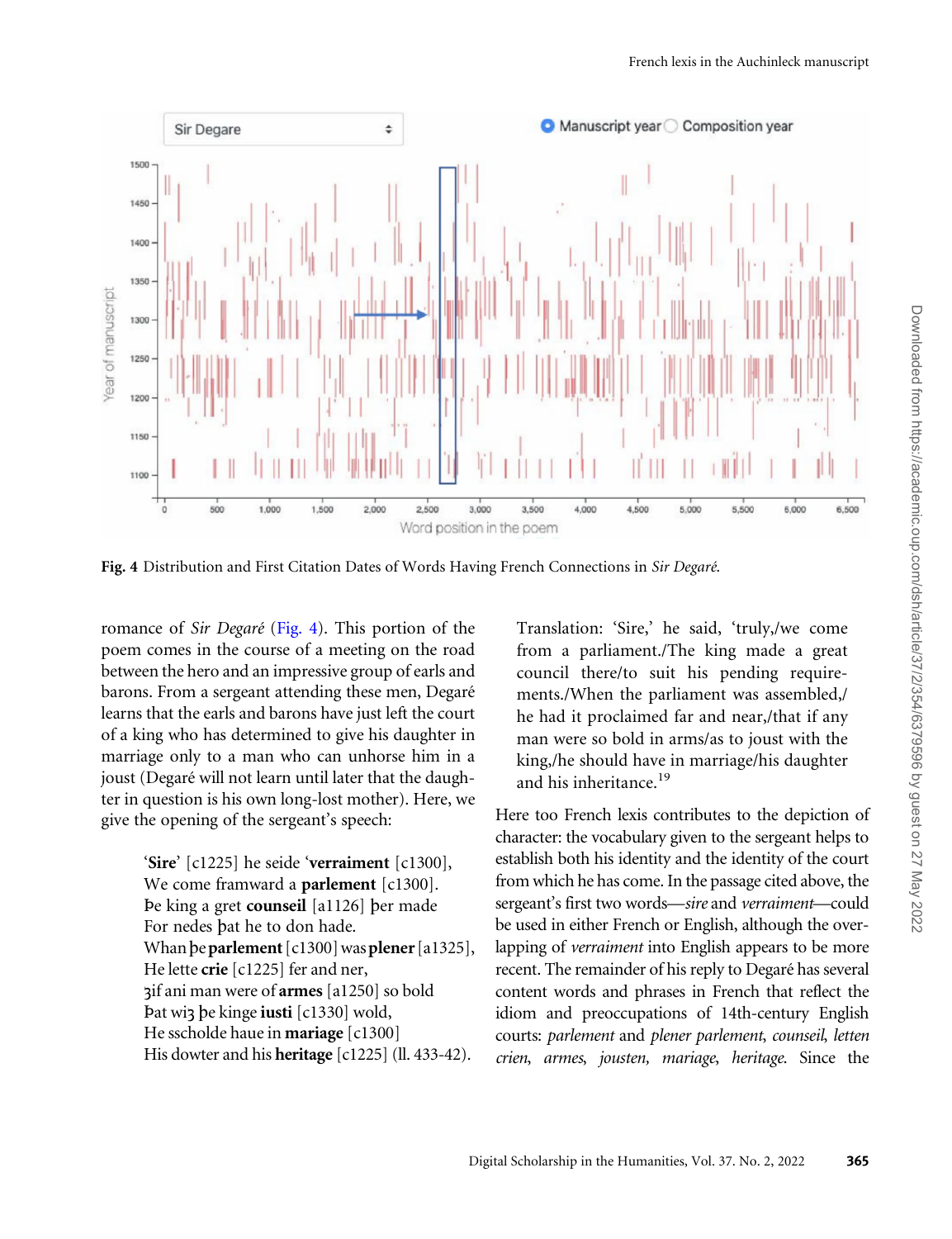sergeant is reporting what he has heard, it seems that, like contemporary English courts, the language of Degaré's grandfather's court is French. This impression will be confirmed subsequently when the king begins his first address to Degaré with the words 'De par deus [...] he is welcome' (l. 478: by God he is welcome).<sup>20</sup>

As was the case with the French lexis used in the Thrush and the Nightingale, the French words highlighted in the quotation from Sir Degaré are shared with continental French: entries for all of these words can be consulted in the Dictionnaire du Moyen Français (DMF; [http://zeus.atilf.fr/dmf/\)](http://zeus.atilf.fr/dmf/).<sup>21</sup> The particular uses of the sergeant's words within England will have reinforced their legal and administrative connotations there by the time they are taken over into English: especially in writing, French was a language of legal and bureaucratic action and record (see further [Rothwell, 1992,](#page-18-0) [1998,](#page-18-0) [2006](#page-18-0)). A rich selection of specialist definitions reflecting these patterns of usage is recorded s.vv. parlement, plener, conseil, heritage at the Anglo-Norman Dictionary, which documents French lexis occurring in texts written in England (AND; [https://www.anglo-norman.net\)](https://www.anglo-norman.net).

What this extract in Sir Degaré allows us to see is the appropriation of specialist French lexis from the fields of the law and the royal administration for the purposes of Middle English poetry. Recognition of the particular history of the French lexis in this passage helps us as 21st-century readers to round out our appreciation of the effects of this sergeant's words on an early 14th-century audience. The Degaré poet's word choices establish his character's official credentials and contribute to the impressive effect created by the introduction of the band of travellers to whom he belongs. Elsewhere in the text, these men are called 'gret folk' (l. 428: grand people).

Our last scatterplot highlights a further use of French lexis in the damaged text of the Auchinleck Kyng Alisaunder [\(Fig. 5\)](#page-13-0). As has already been pointed out, the density of French words in these fragments is comparatively high. We highlight a cluster of newer French words first cited in the MED c. 1300 occurring around the poem's word 490. This passage comes toward the beginning of the surviving portion of the text, corresponding to lines 6,780–89 in [Smithers's](#page-18-0) [1952](#page-18-0)–57 edition of the fuller copy in Oxford, Bodleian Library MS Laud Misc. 622. The lines in question give the introductory description of the

marvelous trees of the sun and the moon in India, which Alexander visits towards the end of his story and from which he learns of his impending death by poisoning:

> Alisaunder so ridep & wendep What he comeb to be trewes hende; Now be muge [a1350] & be cetewal [c1230] On hem smelleb & be galingale [? c1335]. Þe canel [c1275] & pe licoriis [c1275] Swete odour [c1330] 3iueb, ywis, Gelofre  $[?c1335]$ , quibibbe  $[?c1335]$  & be mace [? c1335] Gingeuer [a1200], comin [?a1200] 3euep odour  $\lceil c1330 \rceil$  of gras  $\lceil c1225 \rceil$ . & vnder sonne of alle spice [c1230] He zaue odour [c1330] wip delice [c1230] (ll.  $6780 - 89)^{22}$

Translation: Alexander rides so and makes his way/that he arrives at the noble trees;/now the musk and the setwall/he smells and the galangal./Cinnamon and liquorice/give off a sweet smell indeed./Cloves, peppercorns, and nutmeg,/ginger, and cumin give off a pleasant smell./And of all the spices under the sun/he smelled with delight.

In Kyng Alisaunder, the atmosphere of strangeness, exoticism, and tense anticipation which attends Alexander's visit to the trees of the sun and the moon is enhanced by the introduction of lexis belonging to the international French of the spice trade, whose use extended beyond Europe into the Middle East and Africa (see further [Rothwell, 1999](#page-18-0)). Several of these words look to have been unfamiliar in English literary contexts c. 1330: muge, galingale, odour, gelofre, quibibbe, and mace. Differences between the extant texts of Kyng Alisaunder substantiate the MED's data regarding the novelty of one of these words: odour.

Auchinleck is the earliest extant witness to Kyng Alisaunder; further copies survive in the previously mentioned Laud MS and in London, Lincoln's Inn MS 150, both of which date to the later fourteenth century (so [Smithers, 1952–1957](#page-18-0), II. pp. 1–8). Where the Auchinleck text has the newer French word odour in three places (l. 6785, l. 6787, l. 6789),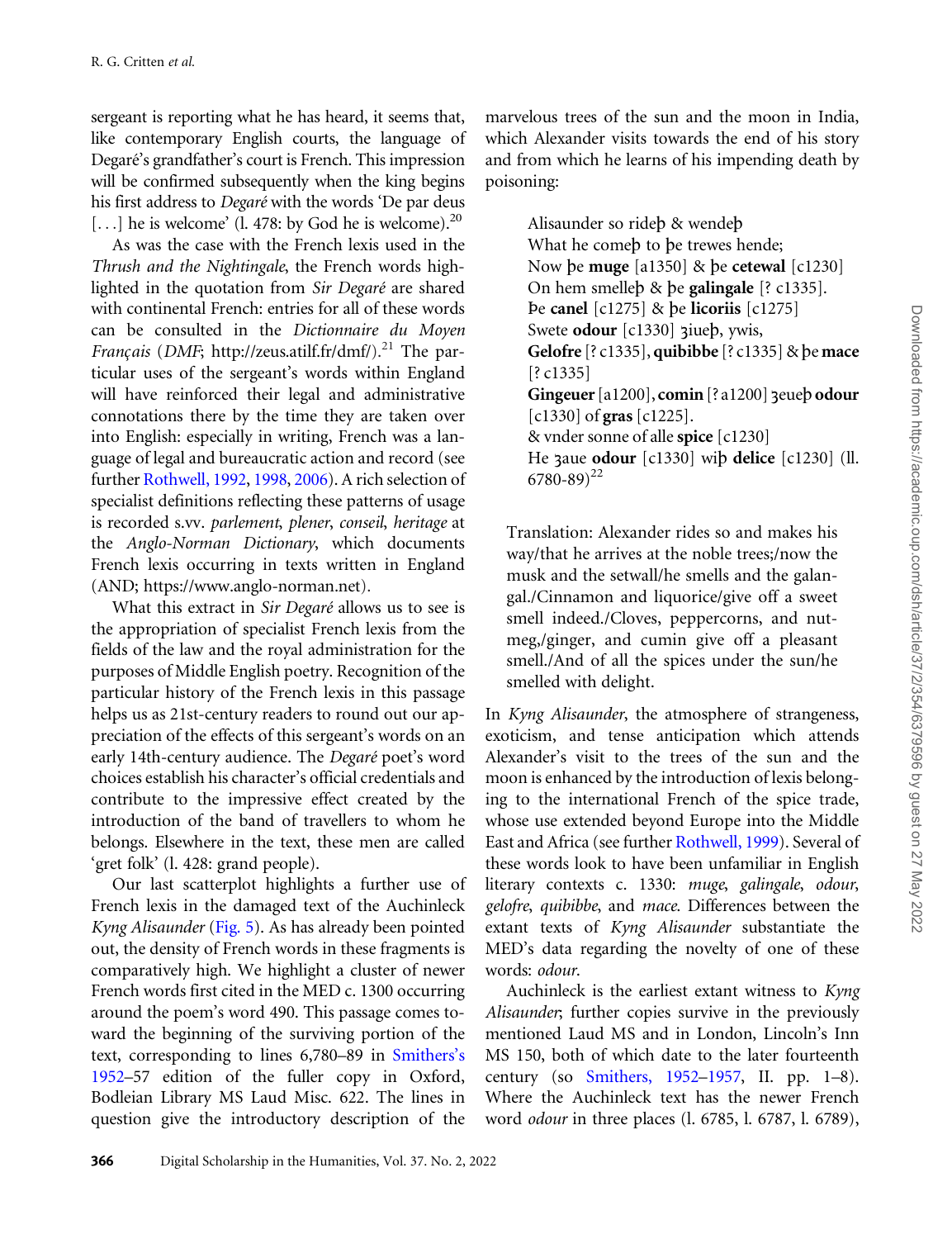<span id="page-13-0"></span>

Fig. 5 Distribution and first citation dates of words having French Connections in Kyng Alisaunder.

the London text gives sauour (l. 5519), odour (l. 5521), and sauour (l. 5523), and the Oxford text gives flauour (l. 6785), odour (l. 6787), and sauoure (l. 6789) (cited from [Smithers, 1952–1957,](#page-18-0) I. pp. 360–61). This variance suggests some uncertainty about the currency of odour in 14th-century Middle English: on three occasions the later scribes opt for sauour, a word with a long history of use in English that the MED can date back to a manuscript produced in the early thirteenth century (see MED s.v. sauour).

These data reinforce the impression given in the MED of the novelty of *odour* in English contexts.<sup>23</sup> Variance of this kind does not affect the passages from The Thrush and the Nightingale and Sir Degaré discussed above. Where the passages from these poems that we have analyzed can be compared with parallel passages extant in other manuscripts, all the extant copies agree in their use of French lexis.<sup>24</sup>

The passages analyzed above show French lexis being used variously to embellish the courtly arguments of a nightingale, to confirm the official credentials of a sergeant, and to enhance the atmosphere of wonder and strangeness attending a moment of romance magic. In each of the instances that we have

examined, poets appear to have drawn on the associations having accrued to the French words that they deploy owing to their uses in England and elsewhere in the pursuit of courtly love, royal administration, and international trade. Our other scatterplot visualizations highlight moments in the Auchinleck texts that parallel those just discussed. For example, the use of newer French lexis to create an atmosphere of surprise and wonder, as in Kyng Alisaunder, would appear to have been a reasonably regular procedure and has been commented upon previously by critics of individual Auchinleck texts (see e.g. [Lerer, 1985](#page-18-0); [Easting,](#page-17-0) [1988\)](#page-17-0).

The poetic procedures that we have highlighted suggest a growing sensitivity to the registers of expression newly available within English thanks to its uptake of French lexis. In this regard, our findings agree with recent work by [Ingham \(2017](#page-18-0), [2018\)](#page-18-0) considering the significance of the French lexis deployed in earlier Middle English works whose applications may have included preaching. But where Ingham argues that the appearance of French words in his texts demonstrates their thorough naturalization, the information that we have extracted from the MED suggests to us that many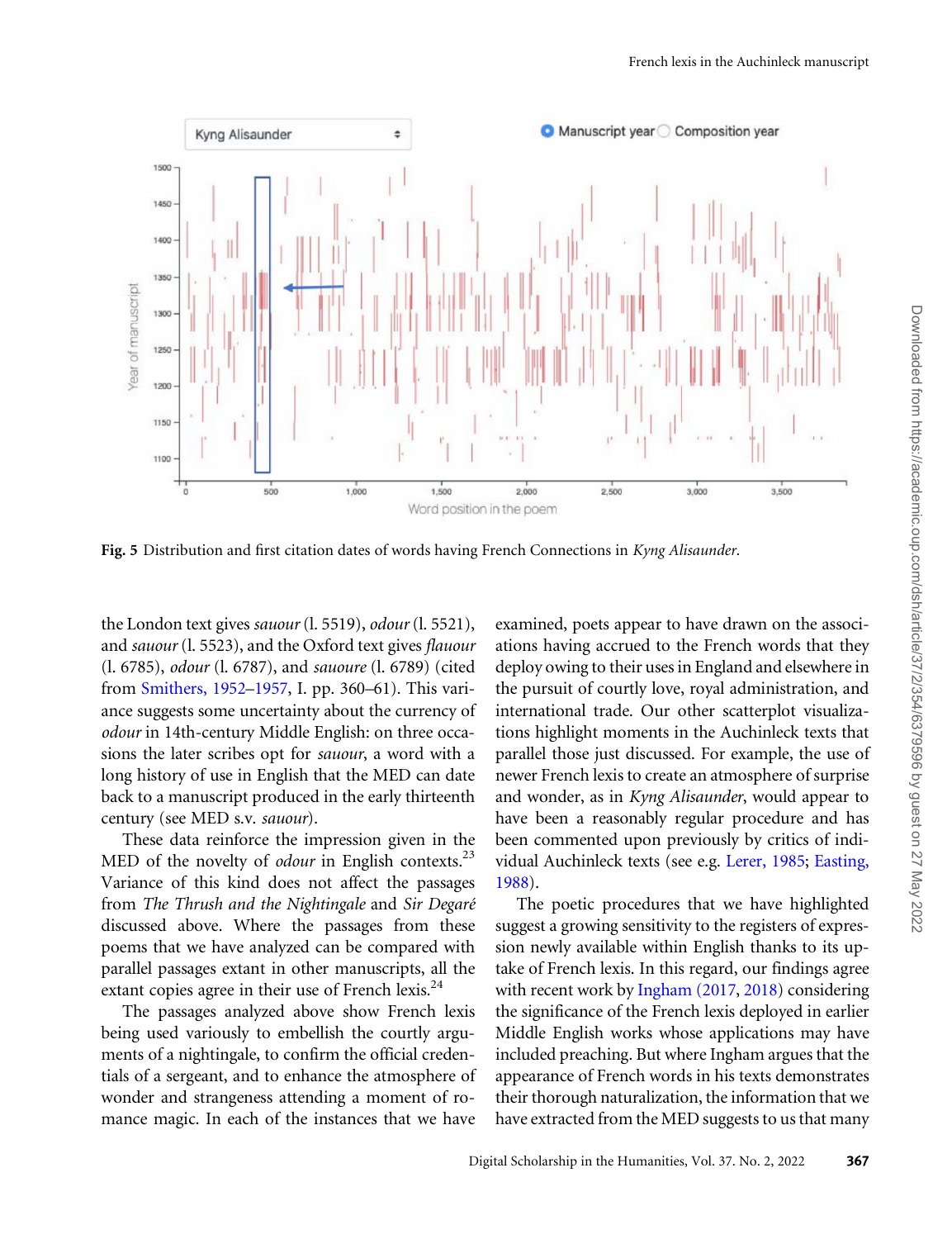of the lexical items that we have highlighted will have been more salient to readers of Middle English literature in the 1330s. From our perspective, it is possible to see the Auchinleck poets participating in the creation of new English registers (e.g. administrative English) as well as exploiting developments in the lexicon that were substantially complete by the early 14th century (e.g. courtly English).25

In none of the texts that we have looked at is French presented as the specific property of France. For the development of claims along these lines, we must turn to the prologs of the two Auchinleck romances that were mentioned above. Our penultimate section addresses these well-known texts and returns to our opening claims about the possible links between languages and nation in the 1330s.

## 6 Metalinguistic commentary in King Richard and Of Arthour and of Merlin

The first of the passages that concerns us opens King Richard, Auchinleck's romance giving the deeds of England's Richard I on the Third Crusade (1189– 1192). After an opening address to Christ recalling the adventures and victories sent to Richard, the poet goes on to mention that clerks write books in Latin that are read by the Germans and the Picards and that 'folk of Fraunce' (l. 10) write romances treating the stories of Roland, Oliver, and the Twelve Peers; Alexander and Charlemagne; Hector; Ogier the Dane; and Arthur and Gawain. The language in which these romances are written poses a problem that the poet proposes to remedy:

> As bis romaunce of Freyns wrouzt, Þat mani lewed no knowe noust, In gest as-so we seyn. Þis lewed no can Freyns non— Among an hundred vnnepe on, In lede is noust to leyn. Nopeles, wip gode chere Fele of hem wald yhere Noble gestes, ich vnderstond, Of dousti knistes of Inglond.

Þerfore now ichil sou rede Of a king douhti of dede: King Richard, pe werrour best Þat men findep in ani gest (ll. 19–32).

Translation: These romances are made in French,/which many untaught people don't know at all,/as the story goes./These untaught people don't know any French—/hardly one among a hundred of them,/to tell the truth before you./Nevertheless, gladly/would many of them hear/noble tales, I've heard,/of doughty knights of England./Therefore I will now tell you/about a king doughty in deeds:/king Richard, the best warrior/that may be found in any story.

These lines imagine an audience for King Richard that knows what it wants and what it is missing: romances of English heroes. Because they do not know French, they will need such narratives telling to them in English, and this is where our poet steps in.

Passages like this one are popular with historians of the English language, who typically describe the early 14th century as a period heralding the return to prominence of English at the expense of French. An extract from Auchinleck's Of Arthour and of Merlin that echoes some of the points made in the prolog to King Richard is especially popular in the standard manuals: [Baugh and Cable \(2013,](#page-16-0) pp. 138–43) present it alongside extracts from texts including the Cursor mundi (c.1300), the Northern Homily Cycle (c.1315), and William of Nassington's Speculum Vitae (c. 1350), whose authors likewise discuss their reasons for writing in English. $^{26}$ 

In Of Arthour and of Merlin, the poet appears to address a specifically noble English audience that is ignorant of French:

> Rist is pat Jnglische vnderstond Þat was born in Jnglond. Freynsche vse pis gentil man Ac euerich Jnglische Jnglische can. Mani noble ich haue yseiýe Þat no Freynsche coupe seye. Biginne ichil for her loue— Bi Ihesus leue bat sitt aboue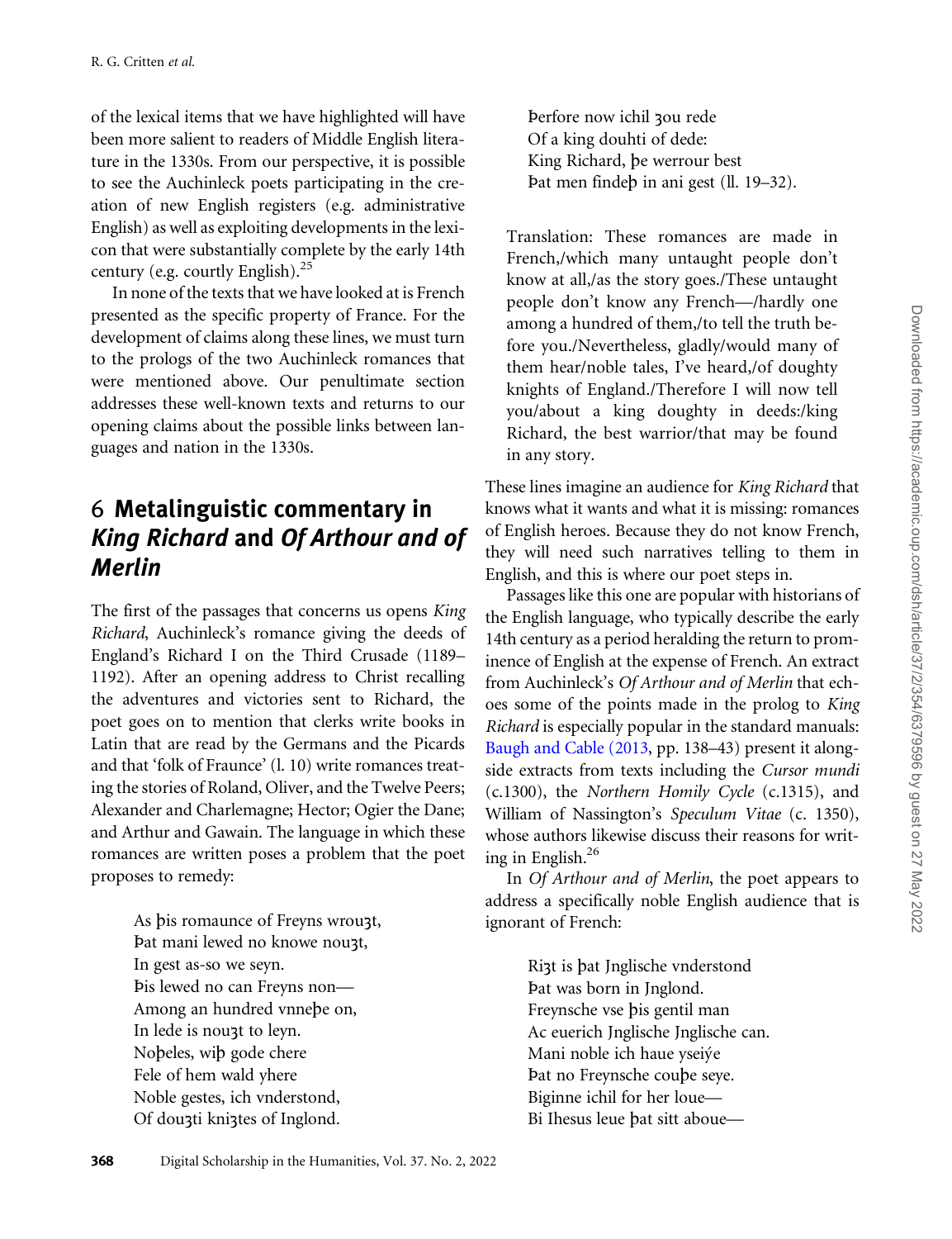On Inglische tel mi tale: God ous sende soule hale! (ll. 21–30).

Translation: Its right that a person understands English/who was born in England./Gentry men use French/but every English person knows English./I've seen many nobles/who couldn't speak any French./I'll begin for their sake/ with Jesus's leave, who sits above—/to tell my tale in English:/God send us salvation!

To the 21st-century reader, the idea that the English will want to read in English may seem so self-evident as to require no further commentary. What the foregoing analysis shows, however, is the tendentiousness of this argument in the 1330s, when the interpenetration of French and English is peaking and the boundaries between the two languages are far from clear. This is why we have held over these passages until such a late stage in our argument: it allows us to demonstrate that the familiar claims that King Richard is making would better be viewed as early attempts to yoke language to nation than as accurate statements of sociolinguistic reality.<sup>27</sup> While we have highlighted a few moments where readers might have detected the influence of French in Middle English literary contexts, the use of French cannot be assigned exclusively to the French at this stage in the history of England's two vernaculars. The unreliability of the prologs to both King Richard and Of Arthour and of Merlin as sociolinguistic documents is further underlined by [Field \(2010\)](#page-17-0), whose study of romance manuscripts circulating in 14th-century England shows that, in most cases, French- and English-language versions of the same text were in use simultaneously during this period.

We are also keen to nuance the traditional interpretation of the opening to Of Arthour and of Merlin. Less frequently cited than the lines given above is this commentary, which directly precedes our last citation from the poem. Here, the continuing desirability of French and Latin among the English is stressed:

> Childer pat ben to boke ysett In age hem is miche pe bett For pai mo witen & se Miche of Godes priuete Hem to kepe & to ware

Fram sinne & fram warldes care, & wele ysen, sif pai willen, Þat hem no parf neuer spillen. Auauntages pai hauen pare Freynsch & Latin eueraywhare (ll. 9–19).

Translation: Children that are set to book (i.e. put to learning)/are much the better for it when they reach maturity/because they are able to know and to see/much of God's divine secret/ and thus to keep and to guard themselves/ against sin and against the hardships of the world,/and to see well, if they want to,/that they need never be damned./Advantages in all of this,/everywhere, bring French and Latin.

The attitudes manifested toward French in the prolog to Of Arthour and of Merlin are thus especially fraught. French is said to be something formerly possessed but now lost, but French is also found to be worth teaching for the salvation of learners, and future uses are anticipated for it. This indeterminacy leaves open a broad range of possible interpretations for the passage's own French lexis. In particular, what is the significance of auauntages in the penultimate line of the last citation? MED s.v. avauntage does not cite the word in English writing before c.1300 and attention is drawn to it in the prolog by the unusual decision to put auauntages, the grammatical object of the clause, in first position. If the word is processed as a citation from French, what is the perceived tenor of that citation: benign approval of the argument just expressed? Pedantic insistence on the enduring value of French and Latin? Mocking resistance to the continuing claims regarding French and Latin influence asserted by the English sponsors of these languages? Understandings of this polyvalent word in the 1330s will probably have changed from moment to moment and from person to person.

## 7 Conclusions

Our last example shows that the close reading of isolated moments in individual texts will remain necessary and rewarding for those interested in addressing the status of French in 14th-century England as well as the debts that Middle English owes to French. In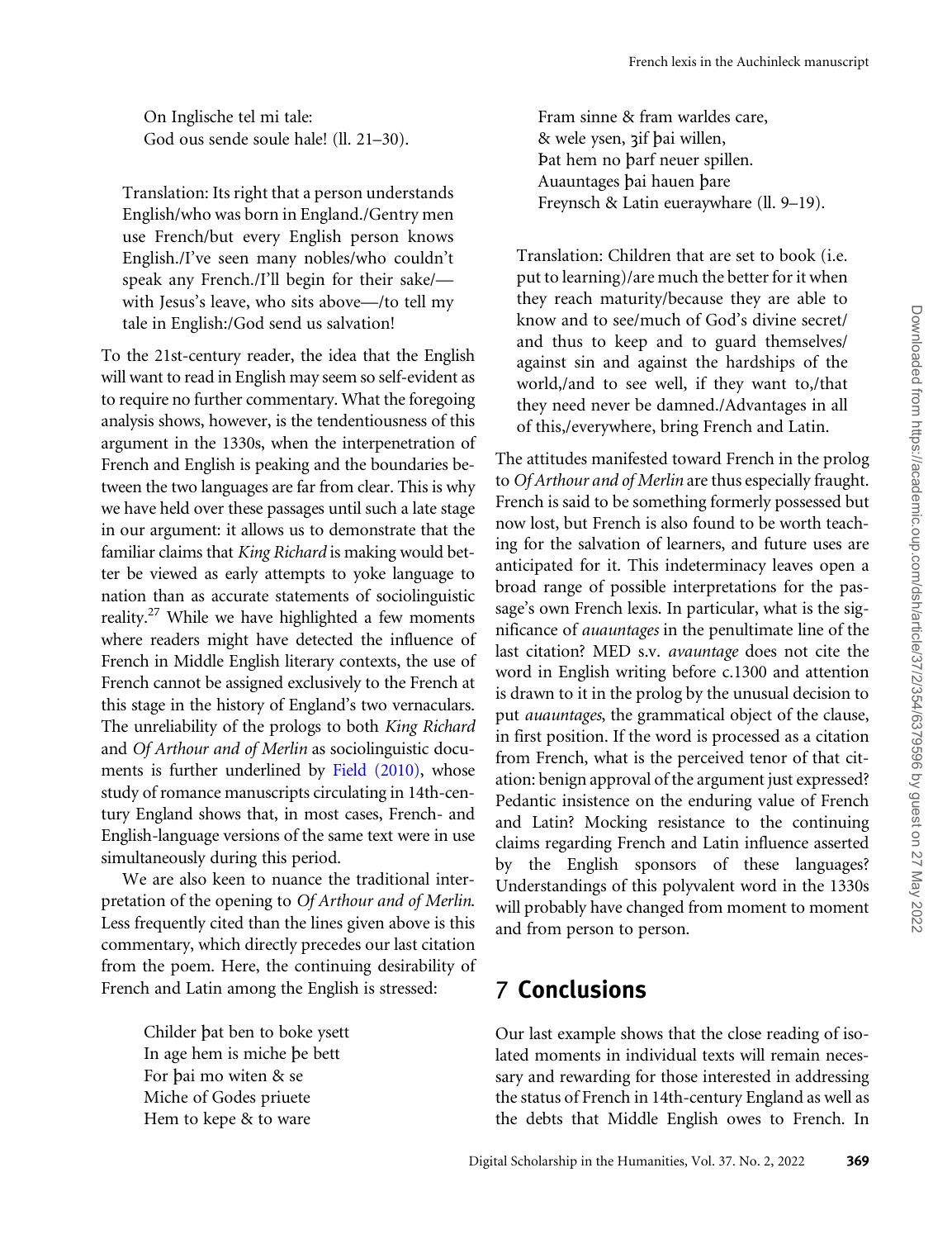<span id="page-16-0"></span>particular, metalinguistic commentary of the kind discussed in our previous section will always require care: here we have argued that claims in King Richard that French belongs elsewhere should be approached cynically and that a fuller reading of the prolog to Of Arthour and of Merlin reveals a profound ambivalence toward the status of French in English contexts. An important goal of this article has been to detach considerations of language contact between English and French from questions of national allegiance, which, in the 1330s, have yet to come fully into focus.

Our data and our visualizations provide a larger context in which future local analyses of the use of French lexis in the Auchinleck Manuscript's texts might be conducted. In so doing, they establish new parameters within which the skill of the Auchinleck poets can be appreciated. The large-scale searches that we have conducted confirm anecdotal reports of the deep French debts of individual Auchinleck texts that accompanied editorial work throughout the 20th century; they help us to see the potential novelty of that lexis in Middle English writing; and they show us where French lexis clusters in the book's texts. At the same time, flaws in our results have indicated at least one way in which the MED's new online interface might be developed. We thus offer this article as a fresh example of the ways in which the application of new digital resources can not only enrich the pursuit of more traditional philological methods but also remind us of the sheer complexity of the objects of philological enquiry.

## Acknowledgements

Rory G. Critten and Davide Picca are grateful for financial support from the Arts Faculty at the University of Lausanne that allowed them to employ Cyrille Gay-Crosier, an MA student at Lausanne, as a research assistant on the project whose results we present here together. We are also grateful to Paul Schaffner, for corresponding with us on the topic of the MED's relevance search, and to the three anonymous reviewers of our article at Digital Scholarship in the Humanities. Their careful and actionable criticism has helped us to sharpen our argument considerably.

## References

- AND. Anglo-Norman Dictionary.<https://anglo-norman.net> (accessed 11 September 2020).
- Barber, C. (1997). Early Modern English. 2nd edn. Edinburgh: Edinburgh University Press.
- Battles, D. (2010). Sir Orfeo and English identity. Studies in Philology 107: 179–211.
- Baugh, A. C. (1935). The chronology of French loan-words in English. Modern Language Notes, 50: 90–93.
- Baugh, A. C. and Cable, T. (2013). A History of the English Language. 6th edn. London: Routledge.
- Blake, N. F. (2002). The early history of, and its impact upon, the Middle English Dictionary. Dictionaries, 23: 48–75.
- Boffey, J. and Edwards, A. S. G. (2008). Middle English literary writings, 1150-1400. In Morgan, N. J. and Thomson, R. M. (eds), The Cambridge History of the Book in Britain, Vol. 2: 1100-1400. Cambridge: Cambridge University Press, pp. 380–90.
- Bridges, V. (2016). Absent presence: Auchinleck and Kyng Alisaunder. In Fein, S. (ed.), The Auchinleck Manuscript: New Perspectives. York: York Medieval Press, pp. 88–107.
- Burnley, D. (1983). A Guide to Chaucer's Language. Norman, OK: University of Oklahoma Press.
- Burnley, D. (1992). Lexis and semantics. In Blake N. (ed), The Cambridge History of the English Language, Vol. 2: 1066-1476. Cambridge: Cambridge University Press, pp. 409–99.
- Burnley, D.(2003). French and Frenches in fourteenth-century London. In Kastovsky D. and Mettinger, A. (eds), Language Contact in the History of English, 2nd edn. Frankfurt: Peter Lang, pp. 17–34.
- Burnley, D. and Wiggins, A. (2003). The Auchinleck Manuscript. <https://auchinleck.nls.uk> (accessed 11 September 2020).
- Butler, P. (2016). A failure to communicate: multilingualism in the prologue to Of Arthour and of Merlin. In Fein, S. (ed.), The Auchinleck Manuscript: New Perspectives. York: York Medieval Press, pp. 52–66.
- Butterfield, A. (2009). The Familiar Enemy: Chaucer, Language, and Nation in the Hundred Years War. Oxford: Oxford University Press.
- Butterfield, A. (2013). Fuzziness and perceptions of language in the Middle Ages: part 3: translating fuzziness: countertexts. Common Knowledge, 19: 446–73.
- Calkin, S. B. (2005). Saracens and the Making of English Identity: The Auchinleck Manuscript. London: Routledge.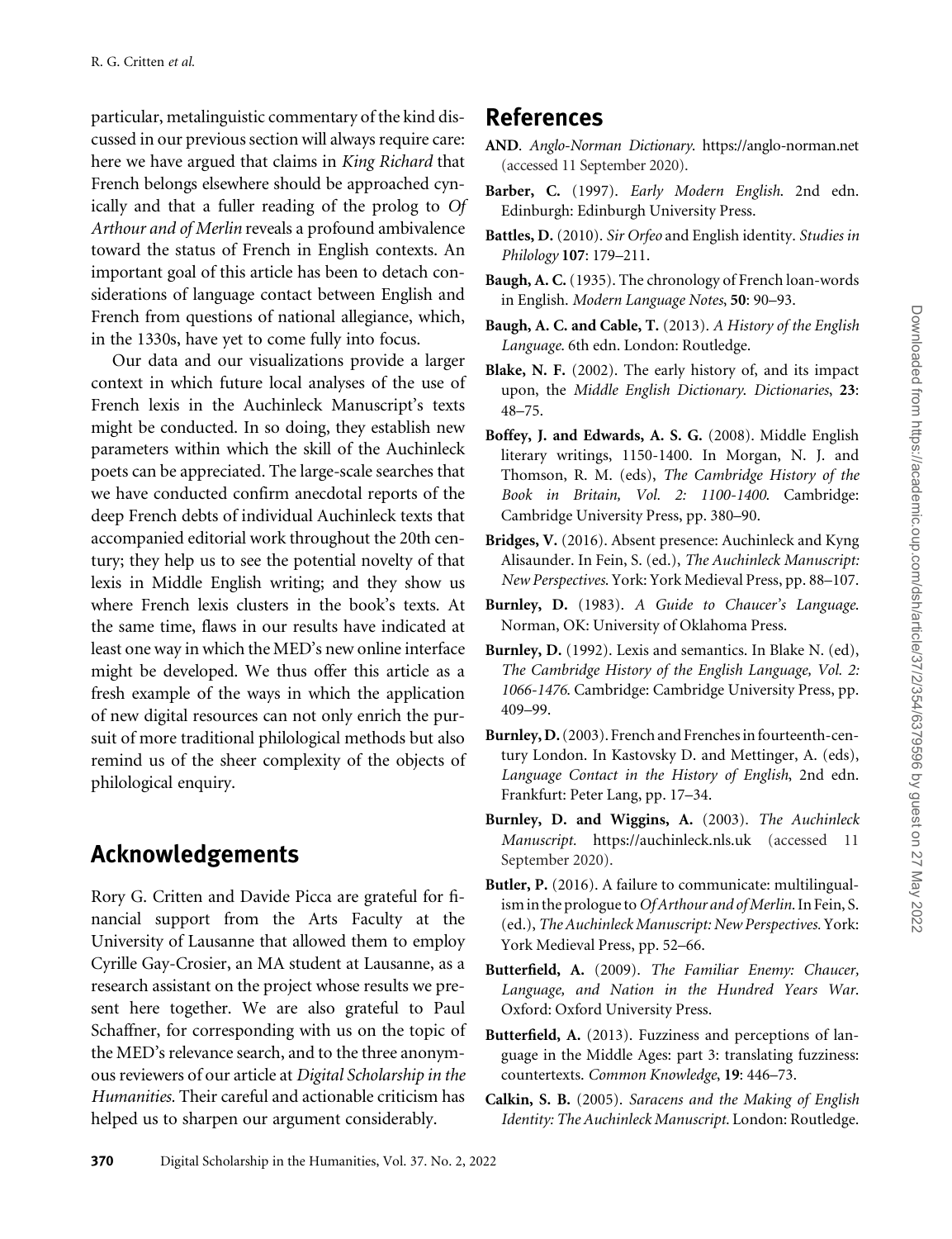- <span id="page-17-0"></span>Clark, C.(1966). Ancrene Wisse and Katherine Group: a lexical divergence. Neophilologus, 50: 117–24.
- Clifton, N. (2003). Of Arthour and of Merlin as medieval children's literature. Arthuriana 13: 9–22.
- Clifton, N. (2005). The Seven Sages of Rome, children's literature, and the Auchinleck Manuscript. In Classen, A. (ed), Childhood in the Middle Ages and the Renaissance. Berlin: De Gruyter, pp. 185–201.
- Conlee, J. W. (ed) (1991). Middle English Debate Poetry: A Critical Anthology. East Lansing, MI: Colleagues Press.
- Cannon, C. (1998). The Making of Chaucer's English: A Study of Words. Cambridge: Cambridge University Press.
- Critten, R. G. (2019). The multilingual English household in a European perspective: London, British Library MS Harley 2253 and the traffic of texts. In Burger, G. D. and Critten, R. G. (eds), Household Knowledges in Late-Medieval England and France. Manchester: Manchester University Press, pp. 219–43.
- Crofts, T. H. and Rouse, R.A.(2009). Middle English popular romance and national identity. In Radulescu, R. L. and Rushton, C. J. (eds), A Companion to Medieval Popular Romance. Cambridge: D. S. Brewer, pp. 79–95.
- Curry, A. (2002). The Hundred Years War, 1337-1453. Oxford: Osprey.
- Dekeyser, X. (1986). Romance loans in Middle English: a re-assessment. In Kastovsky, D. and Szwedek, A. (eds), Linguistics Across Historical and Geographical Boundaries, 2 vols. Berlin: Mouton De Gruyter, I. pp. 253–65.
- DMF. Dictionnaire du Moyen Français: [http://zeus.atilf.fr/](http://zeus.atilf.fr/dmf/) [dmf/.](http://zeus.atilf.fr/dmf/)
- Donaldson, E. T. (1970). Idiom of popular poetry in the Miller's Tale. In Donaldson, E. T., Speaking of Chaucer. London: Athlone Press, pp. 13–29.
- Durkin, P. (2002). "Mixed" etymologies of Middle English items in OED3: some questions of methodology and policy. Dictionaries 23: 142–55.
- Durkin, P.(2014). Borrowed Words: A History of Loanwords in English. Oxford: Oxford University Press.
- Easting, R.(1988). Some antedatings and early usages from the Auchinleck Owayne Miles. In Reeks, D. M. (ed), Sentences for Alan Ward: Essays Presented to Alan Ward on the Occasion of his Retirement. Southampton: Bosphoros Books, pp. 167–74.
- Fein, S.(2014). The fillers of the Auchinleck manuscript and the literary culture of the West Midlands. In Meale, C. M. and Pearsall, D. (eds), Makers and Users of Medieval

Books: Essays in Honour of A. S. G. Edwards. Cambridge: D. S. Brewer, pp. 60–77.

- Fein, S. (ed) (2016). The Auchinleck Manuscript: New Perspectives. Cambridge: D. S. Brewer.
- Fellows, J. (2008). The Middle English and renaissance Bevis: a textual survey. In Fellows, J. and Djordjević, I. (eds), Sir Bevis of Hampton in Literary Tradition. Cambridge: D. S. Brewer, pp. 80–113.
- Field, R. (1999). Romance in England, 1066-1400. In Wallace, D. (ed), The Cambridge History of Medieval English Literature. Cambridge: Cambridge University Press, pp. 152–76.
- Field, R. (2008). Romance. In Ellis, R. (ed), The Oxford History of Literary Translation in English, Vol 1: to 1550. Oxford: Oxford University Press, pp. 296–331.
- Field, R. (2010). Patterns of availability and demand in Middle English translations de romanz. In Ashe, L., Djordjević, I., and Weiss, J. (eds), *The Exploitations of* Medieval Romance. Cambridge: Brewer, pp. 73–89.
- Görlach M. (1981). The Auchinleck Katerine. In Benskin M. and Samuels, M. L. (eds), So Meny People, Longages and Tonges: Philological Essays in Scots and Mediaeval English presented to Angus McIntosh. Edinburgh: Middle English Dialect Project, pp. 211–27.
- Hanna, R. (2016). Auchinleck 'scribe 6' and some corollary issues. In Fein, S. (ed), The Auchinleck Manuscript: New Perspectives. York: York Medieval Press, pp. 209–221.
- Higgins, A. (2016). Sir Tristrem, a few fragments, and the northern identity of the Auchinleck Manuscript. In Fein, S. (ed), The Auchinleck Manuscript: New Perspectives. York: York Medieval Press, pp. 108–26.
- Holford, M. (2006). History and politics in Horn Child and Maiden Rimnild. Review of English Studies 57: 149–68.
- Horstmann, C. (ed) (1887). The Early South-English Legendary. Early English Text Society o.s. 87. London: N. Trübner.
- Ingham, R. (2009). The persistence of Anglo-Norman 1230-1362: a linguistic perspective. In Wogan-Browne, J., Collette, C., Kowaleski, M., et al. (eds), Language and Culture in Medieval Britain: The French of England c.1100-c.1500. Cambridge: D. S. Brewer, pp. 44–54.
- Ingham, R. (2012). The Transmission of Anglo-Norman: Language History and Language Acquisition. Amsterdam: John Benjamins.
- Ingham, R. (2014). The maintenance of French in later medieval England. Neuphilologische Mitteilungen, 115: 425–48.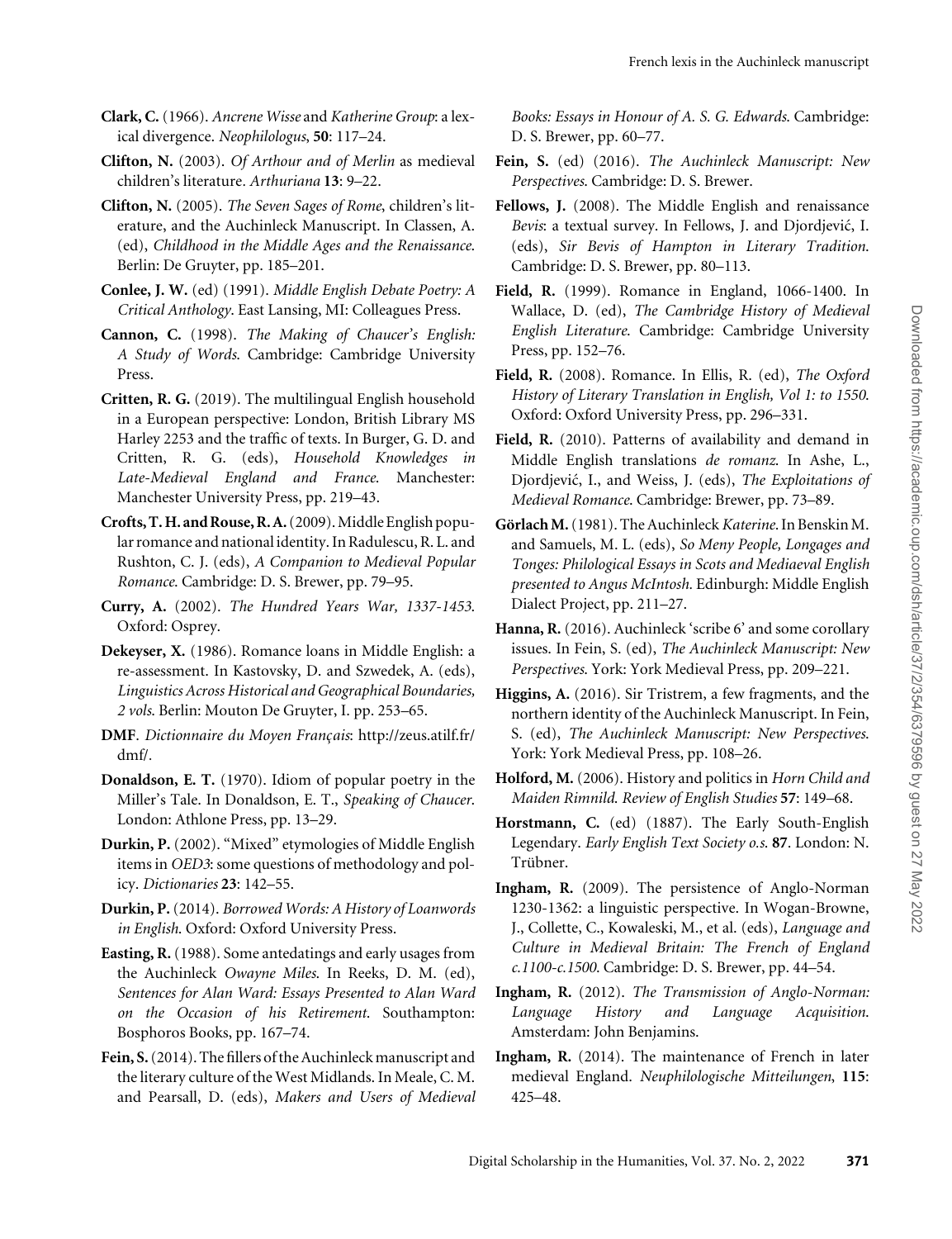- <span id="page-18-0"></span>Ingham, R.(2017). Middle English borrowing from French: nouns and verbs of interpersonal cognition in the Early South English Legendary. In Fenster, T. and Collette, C. P. (eds),The French of Medieval England: Essays in Honour of Jocelyn Wogan-Browne. Cambridge: D. S. Brewer, pp. 128–39.
- Ingham, R. (2018). The diffusion of higher-status lexis in medieval England: the role of the clergy. English Language and Linguistics, 22: 207–24.
- Jesperson, O. (1905). Growth and Structure of the English Language. Leipzig: B. G. Teubner.
- Lerer, S. (1985). Artifice and artistry in Sir Orfeo. Speculum, 60: 92–109.
- Lerer, S. (2008). 'Dum ludis floribus': language and text in the medieval English lyric. Philological Quarterly, 87: 237–55
- Lewis, R. E. (2007). Middle English Dictionary: Plan and Bibliography. 2nd edn. Ann Arbor: University of Michigan Press.
- Libbon, M. (2016). The invention of King Richard. In Fein, S. (ed), The Auchinleck Manuscript: New Perspectives. York: York Medieval Press, pp. 127–38.
- Lusignan, S. (2004). La Langue des rois au Moyen Âge: le français en France et en Angleterre. Paris: Presses Universitaires de France.
- Machan, T. W. (2016). The individuality of English in the multilingual Middle Ages. In Kytö, M. and Pahta, P. (eds), The Cambridge Handbook of English Historical Linguistics. Cambridge: Cambridge University Press, pp. 407–23.
- Macrae-Gibson, O. D. (ed) (1973–79). Of Arthour and of Merlin, 2 vols. Early English Text Society o.s. 268, 279. Oxford: Oxford University Press.
- MED. Middle English Dictionary: [https://quod.lib.umich.](https://quod.lib.umich.edu/m/middle-english-dictionary/dictionary) [edu/m/middle-english-dictionary/dictionary](https://quod.lib.umich.edu/m/middle-english-dictionary/dictionary).
- Mossé, F. (1943). On the chronology of French loan-words in English. English Studies 25: 33–40.
- Nielsen, H. F. and Schøsler, L.(eds) (1996).The Origins and Development of Emigrant Languages. Odense: Odense University Press.
- OED. Oxford English Dictionary:<https://www.oed.com>.
- Olson, L. (2012). Romancing the book: manuscripts for "euerich Inglische." In Kerby-Fulton, K., Hilmo, M., and Olson, L. (eds), Opening Up Middle English Manuscripts: Literary and Visual Approaches. Ithaca: Cornell University Press, pp. 95–151.
- Perryman, J. (ed) (1980). The King of Tars. Heidelberg: Carl Winter Universitätsverlag.
- Putter, A., Jefferson, J., and Minkova, D. (2014). Dialect, rhyme, and emendation in Sir Tristrem. IEGP, 113: 73–92.
- Rothwell,W.(1979). Anglo-French lexical contacts, old and new. Modern Language Review, 74: 287–96.
- Rothwell, W. (1980–81). Lexical borrowing in a medieval context. Bulletin of the John Rylands Library, 63: 118–43.
- Rothwell, W. (1983). Language and government in medieval England. Zeitschrift für französische Sprache und Literatur, 93: 258–70.
- Rothwell, W. (1985). Stratford Atte Bowe and Paris. Modern Language Review, 80: 39–54.
- Rothwell, W. (1991). The missing link in English etymology: Anglo-French. Medium Aevum, 60: 173–96.
- Rothwell, W. (1992). Chaucer and Stratford Atte Bowe. Bulletin of the John Rylands Library, 74: 3–28.
- Rothwell, W. (1996). Adding insult to injury: the English who curse in borrowed French. In Nielsen, H.-F. and Schøsler, L. (eds), The Origins and Development of Emigrant Languages. Odense: Odense University Press, pp. 41–54.
- Rothwell, W.(1998). Arrivals and departures: the adoption of French terminology into Middle English. English Studies, 79: 144–65.
- Rothwell, W. (1999). Sugar and spice and all things nice: from oriental bazar to English cloister in Anglo-French. Modern Language Review, 94: 647–59.
- Rothwell,W.(2000). Anglo-French and Middle English vocabulary in Femina Nova. Medium Aevum, 69: 34–58.
- Rothwell, W. (2002). OED, MED, AND: the making of a new dictionary of English. Anglia, 119: 527–53.
- Rothwell, W. (2006). Anglo-French and English society in Chaucer's The Reeve's Tale. English Studies, 87: 511–38.
- Schaffner, P. (2019). The Middle English Dictionary revenant. Dictionaries, 40: 201–19.
- Schleich, G. (ed) (1929). Sire Degarre. Heidelberg: Carl Winter.
- Smithers, G. V. (ed) (1952–57). Kyng Alisaunder, 2 vols. Early English Text Society o.s 227, 237. Oxford: Oxford University Press.
- Summerfield, T.(2013). 'And she answered in hir language': aspects of multilingualism in the Auchinleck Manuscript. In Jefferson, J. A. and Putter, A. (eds), Multilingualism in Medieval Britain (c.1066-1520). Turnhout: Brepols, pp. 241–58.
- Tadmor, U., Haspelmath, M., and Taylor, B. (2010). Borrowability and the notion of basic vocabulary. Diachronica, 27: 226–46.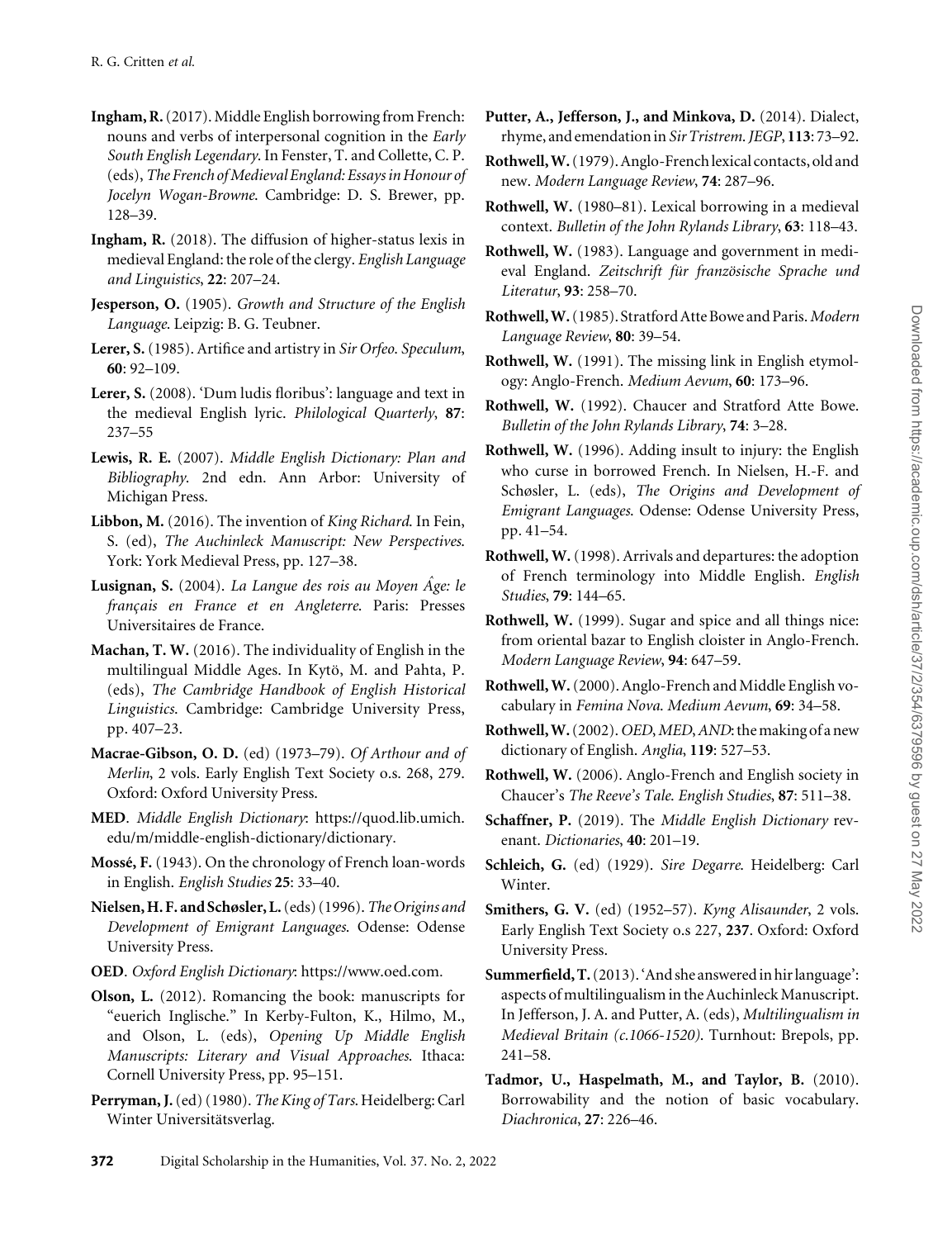- <span id="page-19-0"></span>Thaisen, J. (2020). Standardisation, exemplars, and the Auchinleck Manuscript. In Wright, L. (ed), The Multilingual Origins of Standard English. Berlin: De Gruyter, pp. 165–90.
- Trotter, D. (1996). Language contact and lexicography: the case of Anglo-Norman. In Nielsen, H. F. and Schøsler, L. (eds), The Origins and Development of Emigrant Languages. Odense: Odense University Press, pp. 21–39.
- Trotter, D. (2003a). Not as eccentric as it looks: Anglo-French and French French. Forum for Modern Language Studies, 39: 427–38.
- Trotter, D. (2003b). The Anglo-French lexis of Ancrene Wisse: a re-evaluation. In Wada Yoko (ed), A Companion to Ancrene Wisse. Cambridge: D. S. Brewer, pp. 83–101.
- Trotter, D. (2010). Language labels, language change, and lexis. In Kleinhenz, C. and Busby, K. (eds), Medieval Multilingualism: The Francophone World and its Neighbours. Turnhout: Brepols, pp. 43–61.
- Trotter, D. (2013). Deinz certeins boundes: where does Anglo-Norman begin and end? Romance Philology, 67: 139–77.
- Turville-Petre, T. (1996). England the Nation: Language, Literature, and National Identity, 1290–1340. Oxford: Clarendon Press.
- Vale, M. (2001). The Princely Court: Medieval Courts and Culture in North-West Europe, 1270–1380. Oxford: Oxford University Press.
- Wiggins, A. (2005). Imagining the compiler: Guy of Warwick and the compilation of the Auchinleck Manuscript. In Kelly, S. and Thompson, J. J. (eds), Imagining the Book. Turnhout: Brepols, pp. 61–73.
- Wogan-Browne, J., Watson, N., Taylor, A., and Evans, R. (eds) (1999). The Idea of the Vernacular: An Anthology of Middle English Literary Theory, 1280-1520. University Park: Pennsylvania State University Press.

### Notes

1 The influence of Turville-Petre's work shapes the only book-length study written on Auchinleck, which extends Turville-Petre's argument to consider ways in which Auchinleck texts that do not ostensibly treat England might still manifest English concerns ([Calkin, 2005\)](#page-16-0). Turville-Petre's study also informs a host of shorter contributions addressing individual Auchinleck texts (e.g. [Holford, 2006](#page-17-0); [Crofts and Rouse, 2009;](#page-17-0) [Battles, 2010\)](#page-16-0).

- 2 The scholarship on this topic is vast. Individual studies are referred to as the argument develops. For an overview, see [Durkin \(2014](#page-17-0), pp. 223–79).
- 3 For a summary account of the opening phases of the Hundred Years War, see [Curry \(2002,](#page-17-0) pp. 11–36).
- 4 The major pioneering work on this topic is [Butterfield](#page-16-0) [\(2009\)](#page-16-0). Our article expands on that study where it considers the Auchinleck Manuscript, which Butterfield leaves untouched.
- 5 Script data for this visualization application are published with the website; remaining project scripts will shortly be published via the University of Lausanne's Digital Humanities Tool Kit (<https://dhtk.unil.ch/>).
- 6 For our working lexicon, see Document 1 at the project website. Burnley and Wiggins's lexicon of the manuscript lists 16,672 items [\(https://auchinleck.nls.uk/editorial/lexi](https://auchinleck.nls.uk/editorial/lexicon_ad.html) [con\\_ad.html\)](https://auchinleck.nls.uk/editorial/lexicon_ad.html). Our longer list includes items that Burnley and Wiggins reject, such as partial words or reconstructed words, as well as a few other items that the Burnley and Wiggins's lexicon does not register for reasons unclear to us. Working with our own lexicon allows us to produce the text-by-text statistics given below.
- 7 For a full account of the modifications applied, see Document 2 at the project website.
- 8 Proper nouns were defined as words that were capitalized in the Auchinleck Manuscript's texts but not positioned at the beginning of a line and not preceded by the punctuation marks <!>, <?>, <.>, <.>, <:>, <: '>, <: '> or  $\lt$ ' $>$ . If a word occurred at least once in the manuscript without being capitalized it was also left off the list of proper nouns to be excluded from our corpus.
- 9 We do not attempt to distinguish between Anglo-French or Anglo-Norman and Continental French because the MED is inconsistent in its approach to this matter (see [Lewis, 2007](#page-18-0), pp. 12–14). Consultation of the Anglo-Norman Dictionary (AND) might allow for refinement on some points but in the final analysis, distinctions between the various regional forms of French are difficult to make. Our procedure is in line with a trend in historical linguistics that stresses the similarities between the Frenches used in Britain and on the continent (e.g. [Rothwell, 1985;](#page-18-0) Trotter, 2003a, 2013; [Ingham, 2009\)](#page-17-0). Below we model how AND's recording of legal and administrative terms might be used to enrich readings of Middle English literature.
- 10 For a physical description of the manuscript and an account of the language of its scribes, see [Burnley and](#page-16-0) [Wiggins \(2003\)](#page-16-0).